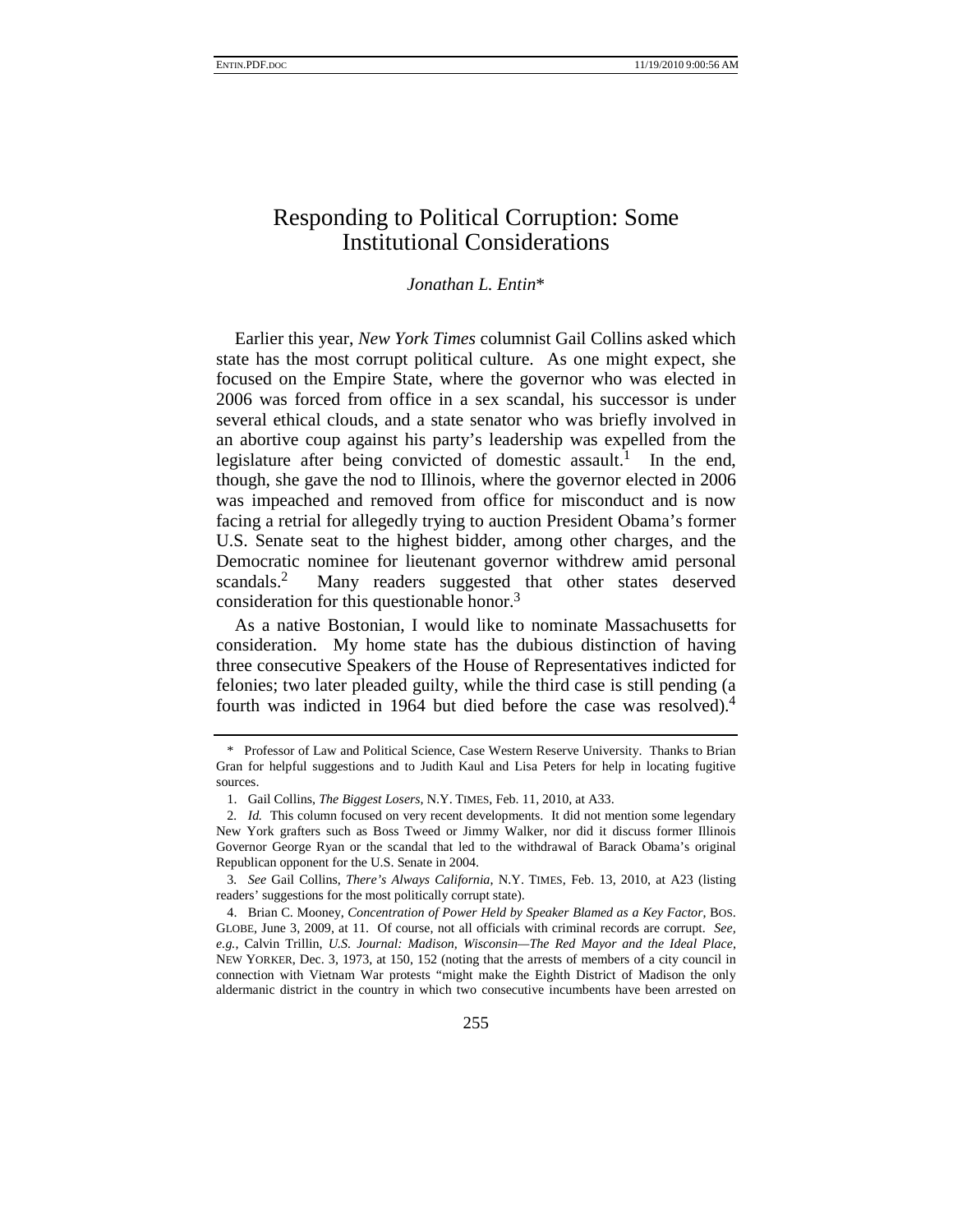Several members of Congress from the Bay State have also been convicted of corruption.5 In addition, Massachusetts has something of a tradition of reelecting imprisoned incumbents: James Michael Curley was returned to the Boston City Council by his constituents in 1904 while serving a jail sentence for taking a civil service examination on behalf of a constituent; more than half a century later a state representative was reelected while serving a prison sentence for less altruistic misbehavior.<sup>7</sup> Then there is the Governor's Council, a curious body with roots in the colonial era that serves as an advisor to and occasional check on the governor<sup>8</sup>: among its powers, this body must approve the appointment of judges and a wide range of other officials,  $9$ as well as various public contracts and other expenditures not specifically authorized by the legislature.<sup>10</sup> At one point during my youth, four of the eight members of the Governor's Council were either in jail or under indictment, prompting my mother (who grew up in the Bronx) to observe: "The difference between New York and Massachusetts is that in New York the stealing is organized."<sup>11</sup>

7*. See* Nolan, *supra* note 5, at 34 (noting that Rep. Charles Iannello was reelected while imprisoned for larceny).

8. MASS. CONST., pt. 2, ch. II, § III, art. I.

10. MASS. CONST., pt. 2, ch. II, § I, art. XI.

11. One of my high school classmates discovered a loophole in the state election law that did not require independent candidates for state office to be registered voters. He promptly announced that he was running as an independent for the Governor's Council. The Secretary of State, the chief election officer, persuaded him to drop his quixotic effort and arranged to have the loophole closed by an embarrassed legislature.

charges that had nothing to do with stealing").

<sup>5</sup>*. See* Martin F. Nolan, *In Mass., Prison Doesn't Always Preclude One's Future in Politics*, BOS. GLOBE, Aug. 30, 1992, at 34 (listing members of Congress from Massachusetts who have been reelected after a conviction on corruption charges).

<sup>6.</sup> THOMAS H. O'CONNOR, THE BOSTON IRISH: A POLITICAL HISTORY 181–82 (1995); Charles H. Trout, *Curley of Boston: The Search for Irish Legitimacy*, *in* BOSTON 1700–1980: THE EVOLUTION OF URBAN POLITICS 165, 175–76 (Ronald P. Formisano & Constance K. Burns eds., 1984). Curley capped his political career in 1945 by winning his fourth term as mayor by a record margin even though he was under indictment for mail fraud on election day. He was imprisoned for several months during that term but was pardoned by President Harry Truman. Although welcomed as a conquering hero on his return from the federal penitentiary in late 1947, Curley was defeated for reelection in 1949. O'CONNOR, *supra*, at 209–12; Trout, *supra*, at 188– 89.

<sup>9</sup>*. Id.* § I, art. IX; *see also, e.g.*, MASS. GEN. LAWS ANN. ch. 6, §§ 26 (board of commissioners on uniform state laws), 35 (state librarian), 70 (board of trustees of Holyoke soldiers' home), 97 (finance advisory board), 99 (boxers' fund board), 101 (obscene literature control commission) (West 2006); *id.* ch. 13, §§ 39 (board of registration of barbers), 48 (board of registration of dispensing opticians), 54 (board of registration of real estate brokers and salesmen) (West 2002); *id.* ch. 22, § 11 (board of elevator regulations) (2002); *id.* ch. 23E, § 4 (industrial accident board) (West 2002).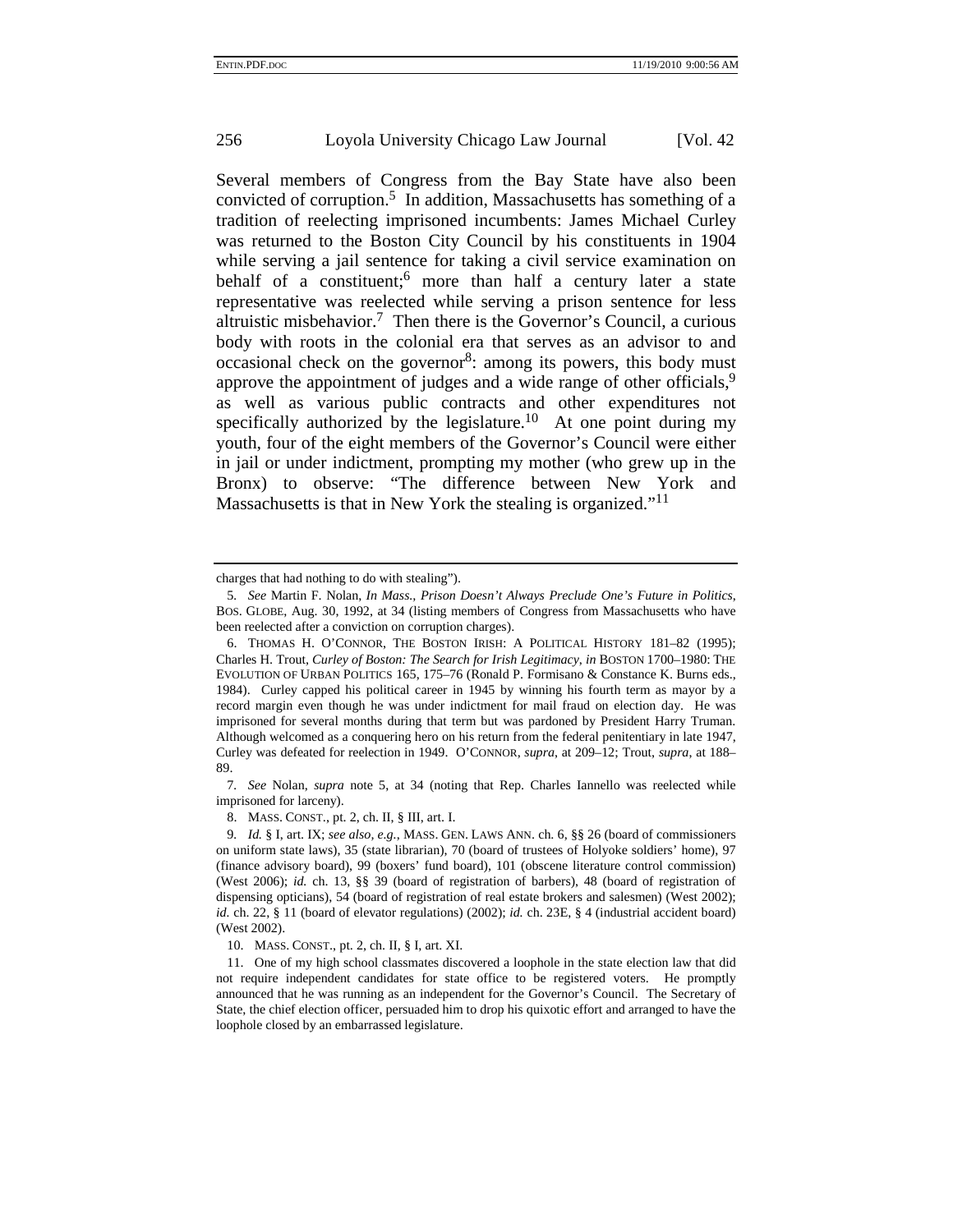This less-than-serious debate over the least honest political culture does have a serious point. The existence of corruption confirms Madison's observation: "If men were angels, no government would be necessary."<sup>12</sup> Of course, if men (and women) are not angels, those who hold governmental authority are not angels, either. Madison focused on institutional structures that would "enable the government to control the governed" while also "oblig[ing] it to control itself."13 One important way to get the government to control itself is to address the problem of corruption.

This paper focuses on corruption involving higher-level officials. Of course, corruption can occur at every level of government and at every rank of officialdom. But the corrosive effect of corruption at the top raises special concern. As Justice Brandeis explained, "If the government becomes a lawbreaker, it breeds contempt for law; it invites every man to become a law unto himself; it invites anarchy."<sup>14</sup> We can address this sort of corruption ex ante and ex post: through institutional mechanisms that are designed to prevent corruption in the first place, and through mechanisms designed to prosecute and punish corruption after it has already occurred. Neither prevention nor prosecution has completely succeeded in eradicating political corruption. The following discussion will examine and suggest the limitations of some institutional arrangements that have been developed to prevent and prosecute corruption. The paper concludes by asking whether corruption, at least in moderation, might actually serve some socially useful function.

## I. PREVENTION

Among the institutional measures that have been proposed to prevent corruption are open meeting laws and term limits. This section will address each of these approaches in turn.

## *A. Open Meeting Laws*

Open meeting laws are designed to compel the government to make most decisions in public. Such laws exist at the federal level and in almost every state.15 Justice Brandeis offered a pithy justification for

<sup>12.</sup> THE FEDERALIST NO. 51, at 319 (James Madison) (Clinton Rossiter ed., 1961).

<sup>13</sup>*. Id.*

<sup>14.</sup> Olmstead v. United States, 277 U.S. 438, 485 (1928) (Brandeis, J., dissenting), *overruled by* Katz v. United States, 389 U.S. 347, 353 (1967).

<sup>15</sup>*. See, e.g.*, 5 U.S.C. § 552b (2006); CAL. GOV'T CODE §§ 11120–11132 (West 2005 & Supp. 2010); FLA. STAT. ANN. §§ 286.011–.0115 (West 2009); 5 ILL. COMP. STAT. ANN. 120/1– 7.5 (West 2005 & Supp. 2010); MASS. GEN. LAWS ANN. ch. 30A, § 11A 1/2 (West 2001); N.Y. PUB. OFF. LAW §§ 100–111 (McKinney 2008 & Supp. 2010); OHIO REV. CODE ANN. § 121.22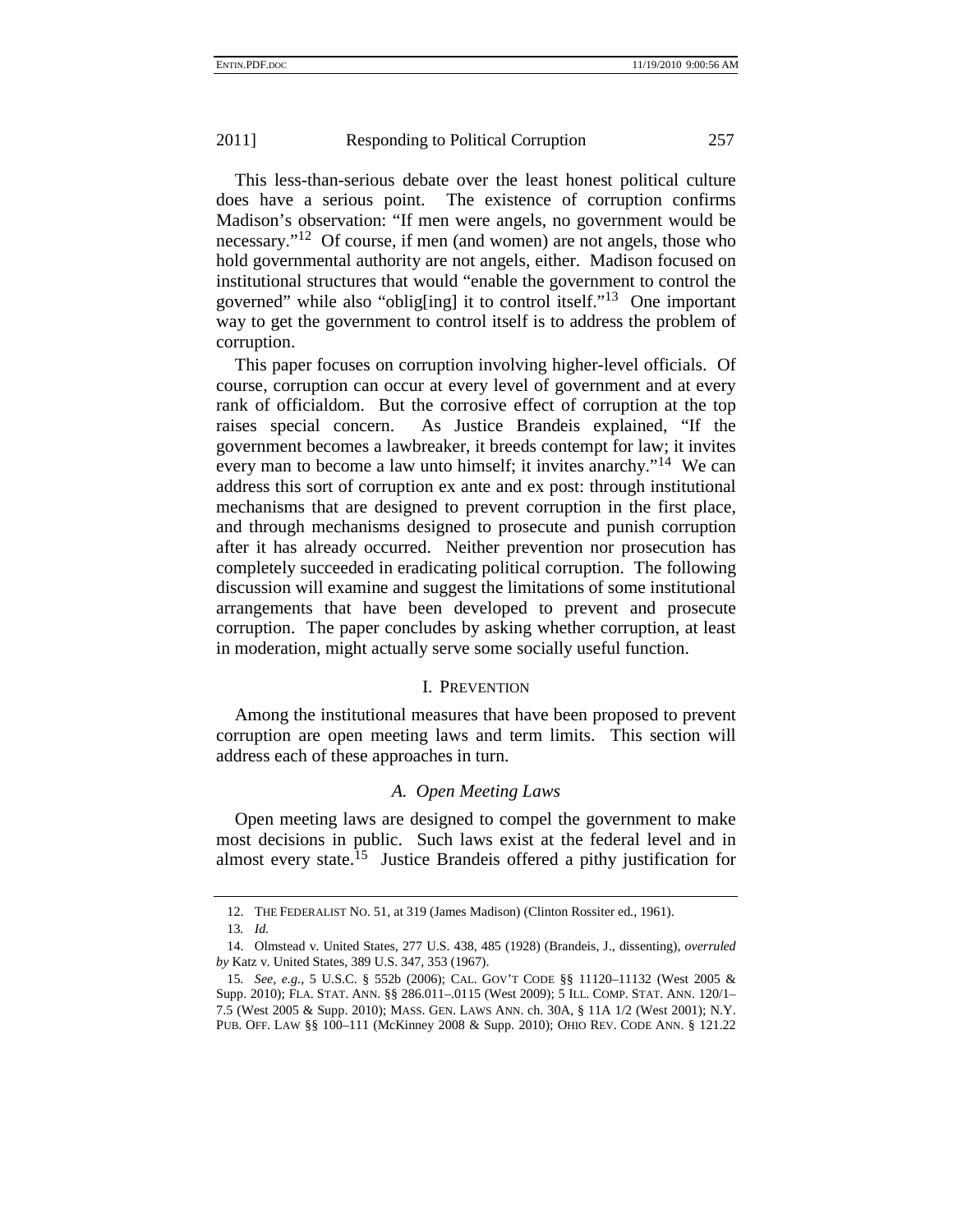this approach: "Publicity is justly commended as a remedy for social and industrial diseases. Sunlight is said to be the best of disinfectants; electric light the most efficient policeman."<sup>16</sup> The notion of open meetings promotes two complementary constitutional values: it encourages elected officials to act in the public interest rather than for their own private gain, and by permitting the citizenry at large to participate in the political process, it reduces the risk that factions will gain excessive influence over public policy.<sup>17</sup>

Although the Supreme Court has not addressed the extent to which the Constitution might create a presumption of open legislative and executive sessions, it has recognized that the First Amendment provides a qualified right of public access to judicial proceedings.18 The Court's reasoning in the cases involving judicial proceedings reflects many of the justifications advanced by proponents of open meeting laws.<sup>19</sup> First, openness promotes the appearance of fairness and enhances public confidence in the integrity of official proceedings.<sup>20</sup> As Chief Justice Burger explained, "People in an open society do not demand infallibility from their institutions, but it is difficult for them to accept what they are prohibited from observing." $^{21}$ 

Second, public access can educate the citizenry in the workings of government, which in turn facilitates informed political discussion and debate.22 Open meetings in which officials address difficult issues of public policy can enlighten the public on the conflicting values and intractable trade-offs that affect the resolution of many problems, which

<sup>(</sup>West Supp. 2009); TEX. GOV'T CODE ANN. §§ 551.001–.128 (West 2004 & Supp. 2009); WASH. REV. CODE ANN. §§ 42.30.010–.920 (West 2006).

<sup>16.</sup> LOUIS D. BRANDEIS, OTHER PEOPLE'S MONEY AND HOW THE BANKERS USE IT 89 (Melvin I. Urofsky ed., Bedford Books 1995) (1914).

<sup>17</sup>*. See* Cass R. Sunstein, *Government Control of Information*, 74 CAL. L. REV. 889, 892 (1986) (describing a Jeffersonian conception of the purposes of the constitutional guarantee of freedom of expression).

<sup>18</sup>*. See* Press-Enter. Co. v. Super. Ct. (*Press-Enter. II*), 478 U.S. 1, 10 (1986) (access to preliminary hearings); Press-Enter. Co. v. Super. Ct. (*Press-Enter. I*), 464 U.S. 501, 511 (1984) (access to voir dire of prospective jurors in criminal trials); Globe Newspaper Co. v. Super. Ct., 457 U.S. 596, 606 (1982) (access to testimony of juvenile victim of sex crime); Richmond Newspapers, Inc. v. Virginia, 448 U.S. 555, 571 (1980) (access to criminal trials).

<sup>19.</sup> For an argument that a First Amendment presumption of openness should apply to meetings of local governmental bodies, see generally R. James Assaf, Note, *Mr. Smith Comes Home: The Constitutional Presumption of Openness in Local Legislative Meetings*, 40 CASE W. RES. L. REV. 227 (1989).

<sup>20</sup>*. Press-Enter. II*, 478 U.S. at 12–13; *Press-Enter. I*, 464 U.S. at 508; *Globe Newspaper*, 457 U.S. at 606; *Richmond Newspapers*, 448 U.S. at 571; *id.* at 595 (Brennan, J., concurring).

<sup>21</sup>*. Richmond Newspapers*, 448 U.S. at 572.

<sup>22</sup>*. Globe Newspaper*, 457 U.S. at 604–05; Gannett Co. v. DePasquale, 443 U.S. 368, 383 (1979).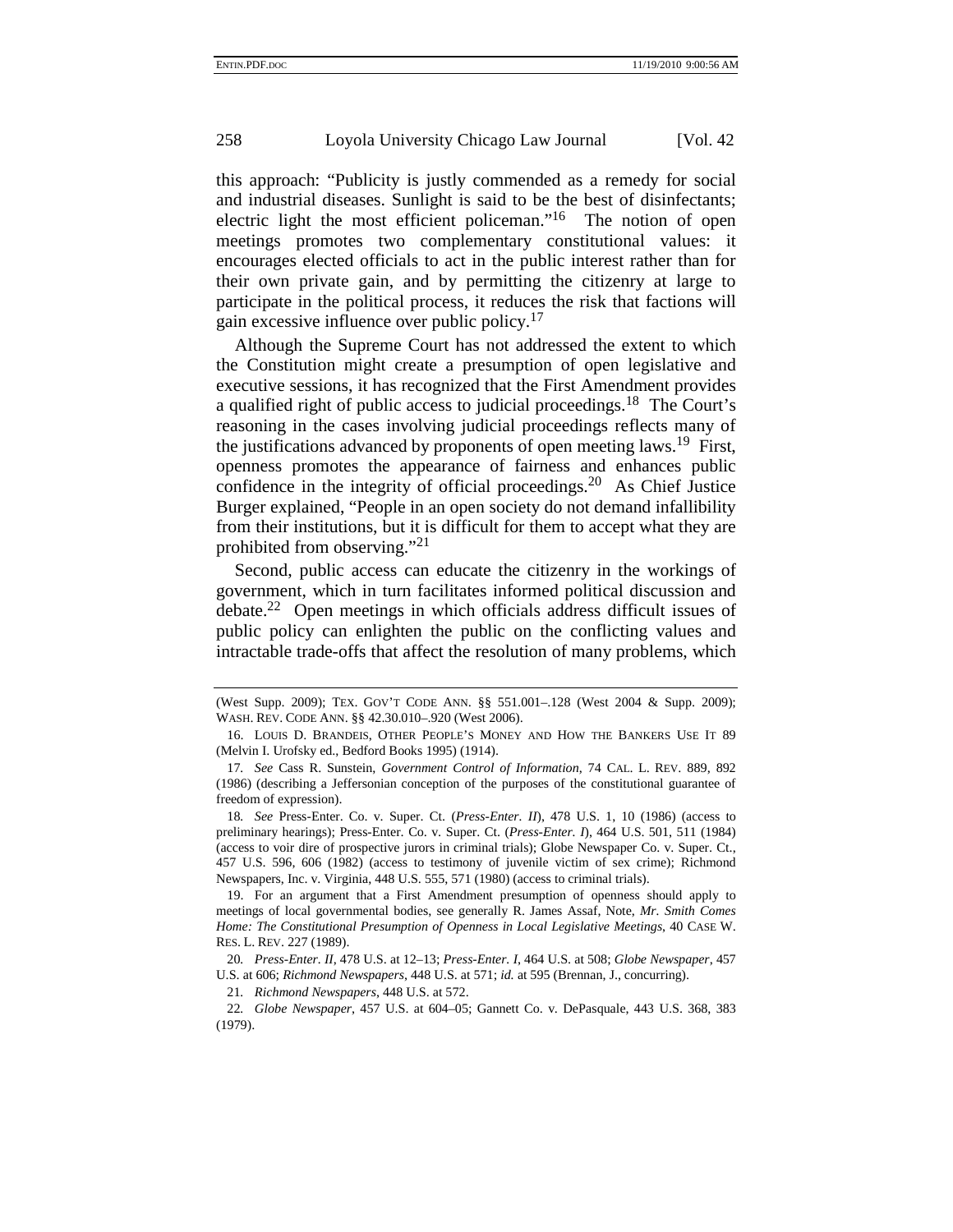can promote greater appreciation for the political skills needed to promote effective governance. This in turn can stimulate more knowledgeable public consideration of these issues and perhaps even encourage individual citizens to come forward with constructive suggestions.<sup>23</sup>

Third, openness serves as a check against incompetence, venality, or bias.<sup>24</sup> This consideration explicitly reflects the framers' concerns with faction as a principal evil to be addressed in any system of effective government.25

Whatever might be said for open meeting laws in principle, we should recognize their limitations. To begin with, such laws do not require all public business to take place in public session. All open meeting laws contain exceptions.<sup>26</sup> In this sense, open meeting laws are analogous to the constitutional right of public access to judicial proceedings, which is not absolute but only qualified. In fact, it might be more difficult to rebut the First Amendment presumption of access to the courts than it is to close all or part of a session under an open meeting law because many exemptions under open meeting laws are categorical, whereas a court must satisfy a very demanding legal standard to close all or part of a proceeding that is presumptively open to the public. $27$ 

27*. See, e.g.*, Press-Enter. Co. v. Super. Ct. (*Press-Enter. II*), 478 U.S. 1, 13–14 (1986) (holding that a preliminary hearing may not be closed "unless specific, on the record findings are made" showing "a substantial probability that the defendant's right to a fair trial will be prejudiced by publicity" and "reasonable alternatives to closure cannot adequately protect" the defendant's rights); *Press-Enter. I*, 464 U.S. at 510 (finding that the right of public access to trials may be defeated "only by an overriding interest based on findings that closure is essential to

<sup>23</sup>*. See Gannett Co.*, 443 U.S. at 383 (discussing the possibility that in public trials, previously unknown witnesses may come forward to testify).

<sup>24</sup>*. Press-Enter. I*, 464 U.S. at 508; *Globe Newspaper*, 457 U.S. at 606; *Richmond Newspapers*, 448 U.S. at 569; *id.* at 595 (Brennan, J., concurring).

<sup>25</sup>*. See generally* THE FEDERALIST NO. 10, at 72–73, 75 (James Madison) (Clinton Rossiter ed., 1961) (noting that factions cannot be prevented without infringing on the people's liberties, but that factions can be controlled through appropriate institutional arrangements).

<sup>26</sup>*. See, e.g.*, 5 U.S.C. § 552b(c) (2006) (listing exceptions to the open meeting policy); CAL. GOV'T CODE §§ 11122.5(c), 11126 (West 2005 & Supp. 2010) (allowing closed meetings to consider the appointment, employment, evaluation, or dismissal of a public employee); FLA. STAT. ANN. § 286.0113 (West 2009) (providing that meetings involving security system plans may be closed to the public); 5 ILL. COMP. STAT. ANN.  $120/2(c)$  (West 2005) (providing a number of exceptions to the requirement that all public bodies hold open meetings); N.Y. PUB. OFF. LAW § 108 (McKinney 2008) (excluding from open meeting requirements judicial or quasijudicial proceedings, the deliberations of political committees, and matters made confidential by state or federal law); OHIO REV. CODE ANN. § 121.22(D) (West Supp. 2009) (listing specific subjects that are exempt from a general policy of open public meetings); TEX. GOV'T CODE ANN. §§ 551.071–.088 (West 2004 & Supp. 2009) (providing exceptions to the general rule that a public body may not consult with an attorney in private).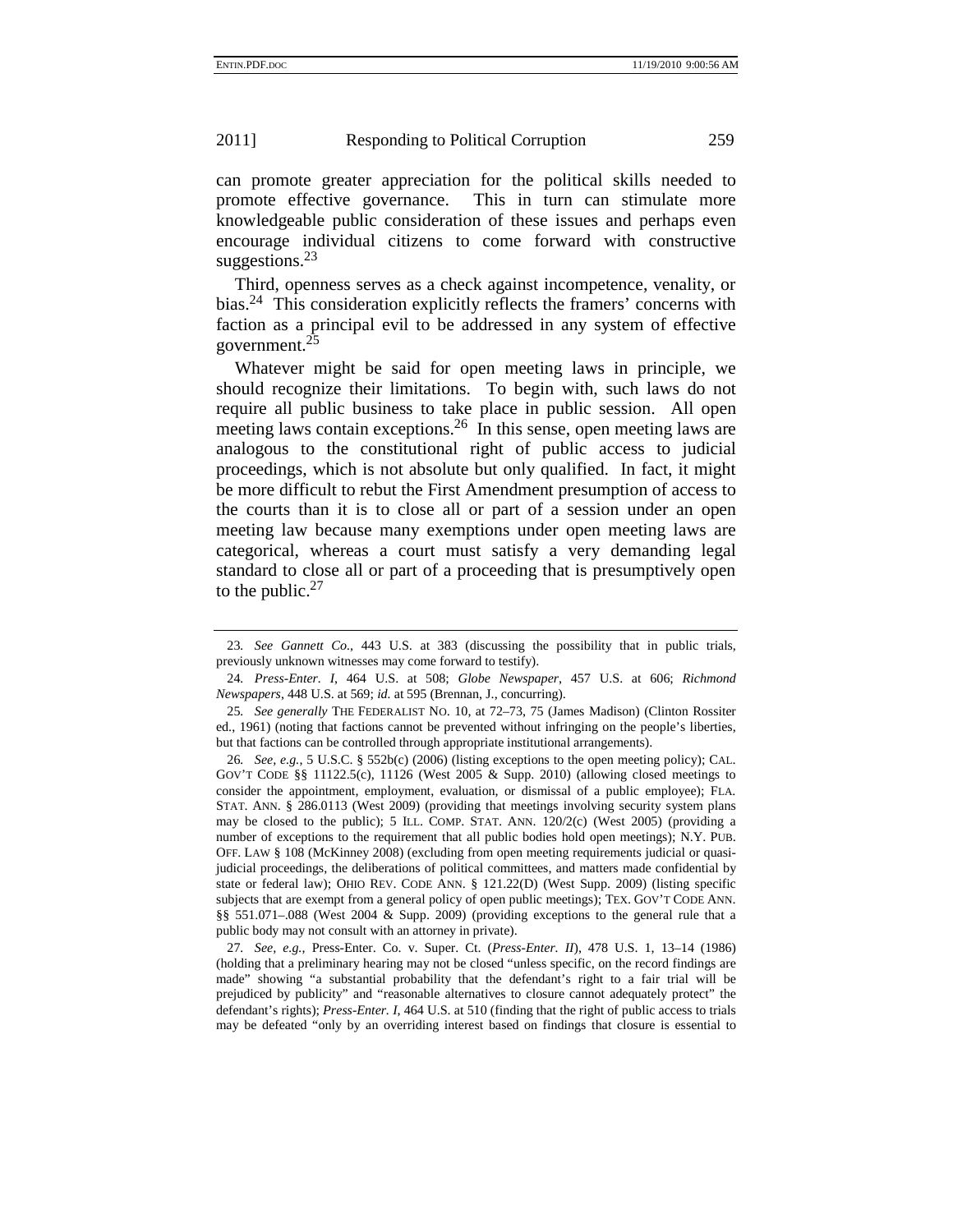Further, at least some provisions of open meeting laws might run afoul of the First Amendment in that such laws regulate the content of speech by government officials. Specifically, these laws forbid a majority of a multi-member body from discussing public business except in public sessions. Private communications violate open meeting laws. A panel of the United States Court of Appeals for the Fifth Circuit, in *Rangra v. Brown*, 28 held that a provision of the Texas Open Meeting Act that authorized criminal sanctions for statutory violations<sup>29</sup> should be assessed under strict scrutiny because that provision was a content-based regulation of official speech.<sup>30</sup> The full court set the case for rehearing en banc,<sup>31</sup> but subsequently ordered it dismissed as moot because the plaintiff's term in office had expired.<sup>32</sup>

Although the Supreme Court has never addressed the constitutionality of open meeting laws,  $33$  several lower courts have held that elected officials have First Amendment rights that afford them constitutional protection in voting on public business. For example, in Miller v. Town of Hull,<sup>34</sup> the United States Court of Appeals for the First Circuit affirmed a ruling that a town council had violated the First Amendment by removing members of the local redevelopment authority in a dispute over a proposed housing project for the elderly. The court had "no difficulty" in concluding that "the act of voting on public issues by a member of a public agency" implicated the constitutional right to freedom of speech, a conclusion buttressed by the fact that the members of the redevelopment authority were elected as required by state law.<sup>35</sup>

30*. Rangra*, 566 F.3d at 521.

32. *Rangra*, 584 F.3d at 207; *id.* at 209 (Dennis, J., dissenting).

preserve higher values and is narrowly tailored to serve that interest"); *Globe Newspaper*, 457 U.S. at 606–07 (holding that closure of courtroom during testimony of juvenile victim of sex offense requires a showing that "the denial [of public access] is necessitated by a compelling governmental interest, and is narrowly tailored to serve that interest").

<sup>28. 566</sup> F.3d 515 (5th Cir.), *reh'g en banc granted*, 576 F.3d 531 (5th Cir.), *dismissed as moot*, 584 F.3d 206 (5th Cir. 2009).

<sup>29.</sup> TEX. GOV'T CODE ANN. § 551.144.

<sup>31.</sup> *Rangra*, 576 F.3d at 532.

<sup>33.</sup> The Supreme Court has held that candidates for elective office have free speech rights. *See, e.g.*, Republican Party of Minn. v. White, 536 U.S. 765, 788 (2002) (holding that a rule forbidding candidates for elected judicial offices from announcing their views on controversial legal issues violated the First Amendment); Bond v. Floyd, 385 U.S. 116, 137 (1966) (holding that a state legislature could not exclude a newly elected representative from membership in the legislature on the basis of the representative's prior criticisms of American foreign and military policy).

<sup>34. 878</sup> F.2d 523 (1st Cir. 1989).

<sup>35</sup>*. Id.* at 532.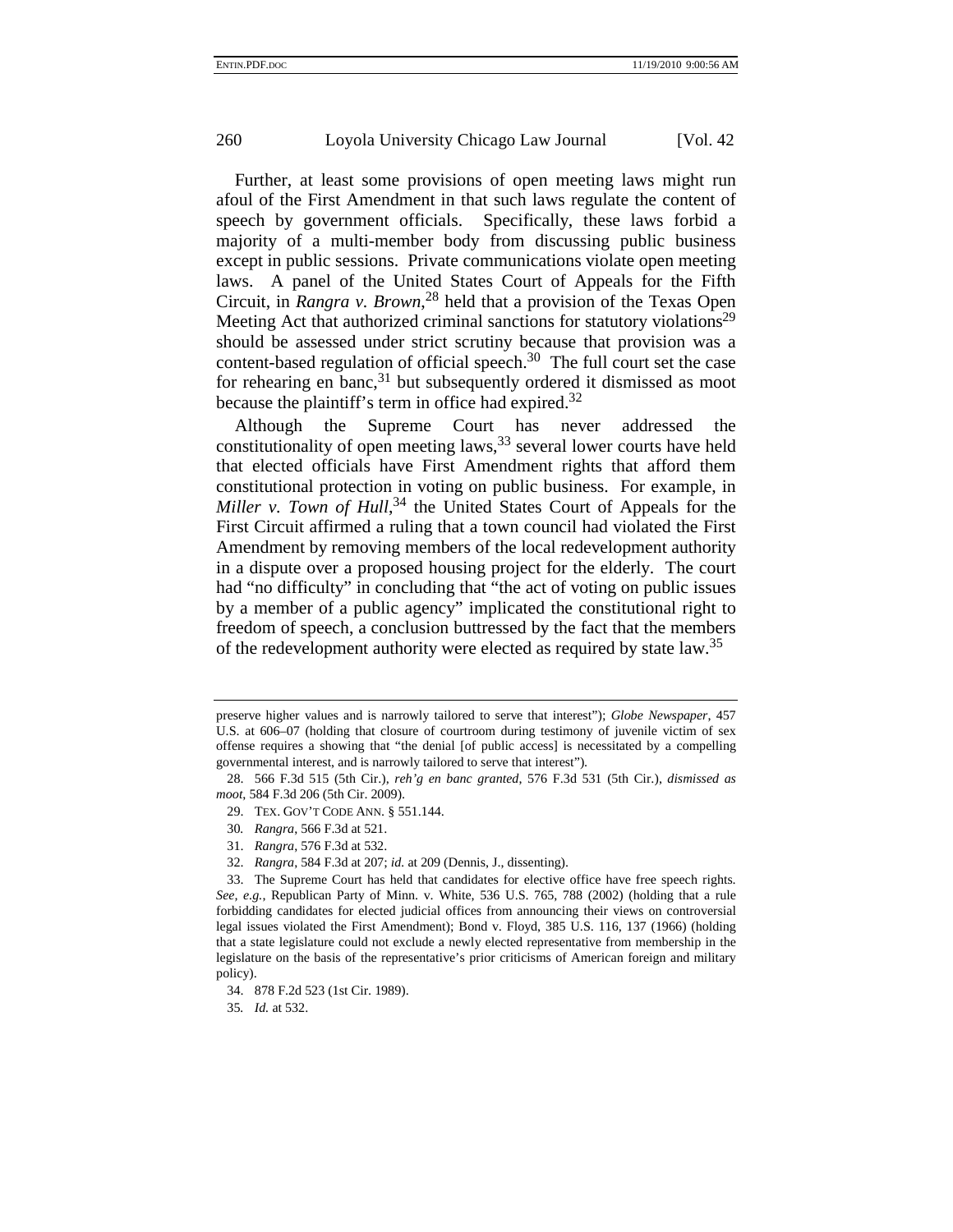Similarly, in *Clarke v. United States*, 36 the United States Court of Appeals for the District of Columbia Circuit found that an official's vote was "inherently expressive" and therefore protected by the First Amendment.<sup>37</sup> Accordingly, the court invalidated a congressional rider conditioning the annual federal appropriation for the District of Columbia on the D.C. Council's exempting religious and religiously affiliated educational institutions from a gay rights ordinance.<sup>38</sup> As in *Rangra*, this dispute ultimately was mooted. The appropriations bill to which the rider was attached expired at the end of the fiscal year, and Congress preempted the issue by directly enacting an exemption to the D.C. gay rights ordinance for religious and religiously affiliated educational institutions.<sup>39</sup>

Finally, in *Wrzeski v. City of Madison*, 40 the United States District Court for the Western District of Wisconsin enjoined the enforcement of a municipal ordinance prohibiting city council members who were present at a meeting from abstaining on any vote. Under the ordinance, a member who refused to vote "aye" or "no" was subject to censure and, for a repeat offense, to a  $$100$  fine.<sup>41</sup> The court reasoned that this ordinance compelled a member to speak when she did not want to do so, and that the city was unlikely to demonstrate a compelling interest in support of its requirement.<sup>42</sup> Because any proposal needed an absolute majority to succeed, prohibiting abstentions would not prevent the council from functioning.<sup>43</sup> Moreover, constituents who objected to a representative's unwillingness to take a clear position could vote out the vacillator at the next election.<sup>44</sup>

To be sure, there are cases pointing in the other direction. For instance, the United States Court of Appeals for the Second Circuit summarily rebuffed a First Amendment defense in *United States v. City of Yonkers*. 45 In *Yonkers*, members of the city council were held in

39. *Clarke*, 915 F.2d at 700.

<sup>36. 886</sup> F.2d 404 (D.C. Cir. 1989), *vacated as moot en banc*, 915 F.2d 699 (D.C. Cir. 1990).

<sup>37</sup>*. Id.* at 411, 413.

<sup>38</sup>*. Id.* at 417 (concluding that the rider was invalid "under *any* standard of First Amendment review" (emphasis added)). The rider was enacted in response to a judicial ruling that the D.C. gay rights ordinance applied to Georgetown University. *Id.* at 405.

<sup>40. 558</sup> F. Supp. 664 (W.D. Wis. 1983).

<sup>41</sup>*. Id.* at 665.

<sup>42</sup>*. Id.* at 667–68.

<sup>43</sup>*. Id.* at 668 & n.4.

<sup>44</sup>*. Id.* at 668. Nor was the abstention ban saved by another ordinance that allowed members of the council to explain the reasons for their vote. *Id.* at 669.

<sup>45. 856</sup> F.2d 444 (2d Cir. 1988), *rev'd on other grounds sub nom.* Spallone v. United States, 493 U.S. 265 (1990).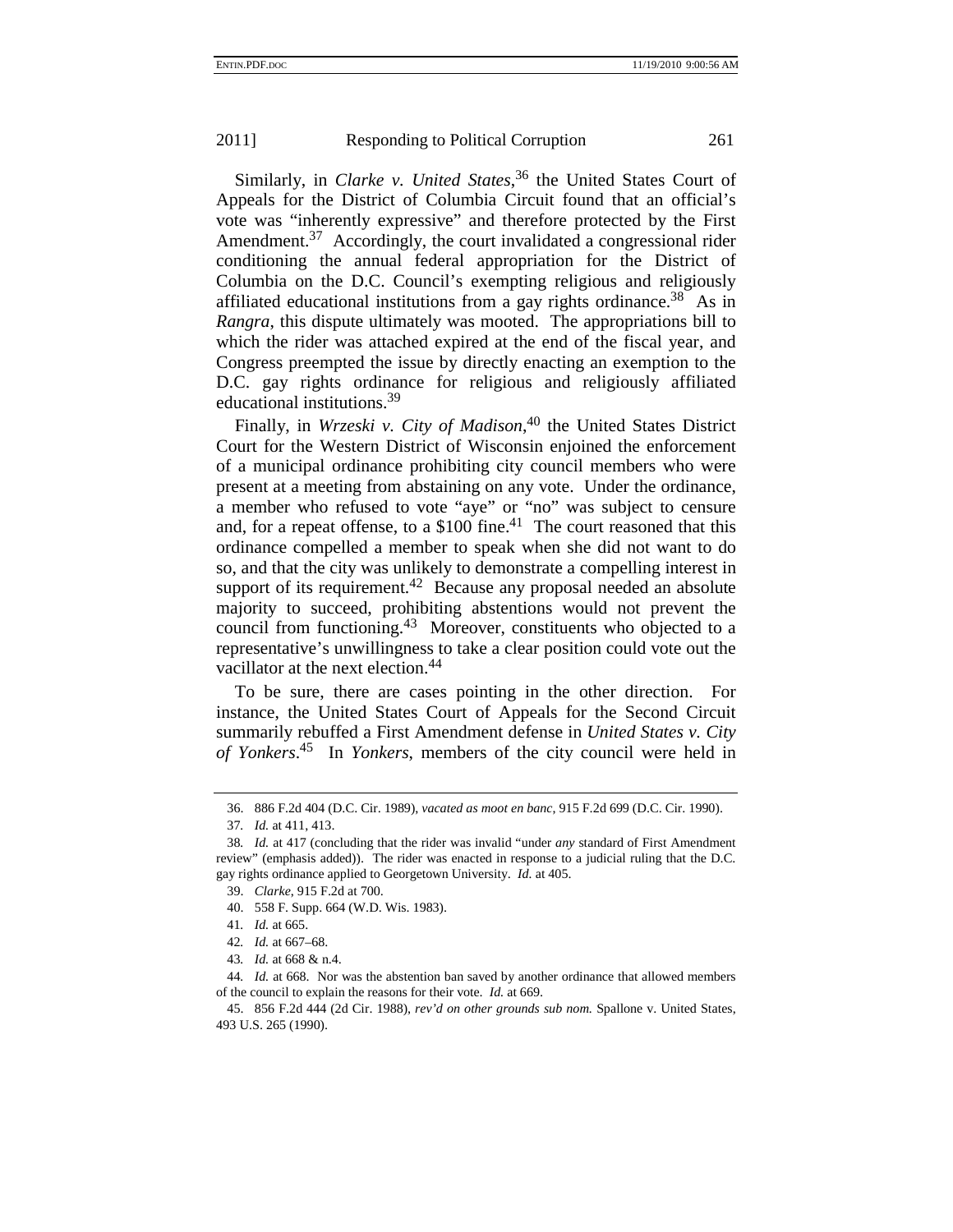contempt for refusing to enact measures to remedy housing and school segregation.<sup>46</sup> The Second Circuit concluded that any First Amendment interest that the officials might have possessed in refusing to vote for the remedial measures was overridden by the public interest in securing compliance with judicial orders to correct the city's failure to comply with the Constitution.<sup>47</sup> The Supreme Court ultimately set aside the contempt findings against the officials without reaching the First Amendment issues, holding that the district court had abused its discretion in finding the individual defendants in contempt; it sufficed to impose harsh fines on the city for its failure to comply with the remedial order.<sup>48</sup>

Similarly, an expansive reading of the Supreme Court's ruling in *Garcetti v. Ceballos*<sup>49</sup> might support the notion that elected officials have no First Amendment rights in connection with their discussion of public business. *Garcetti* held that "public employees [who] make statements pursuant to their official duties . . . are not speaking as citizens for First Amendment purposes" and so enjoy no constitutional protections for their speech. $50$  Applying this limited view of public employee speech rights to elected officials (and high-level appointed officials such as agency heads and commissioners) would obviate any First Amendment concerns about open meeting laws, but it is far from clear that these persons should be viewed as public employees. Elected officials, in particular, are not mere employees, but rather exercise political authority for which they are directly accountable to the voters. $51$ 

Assuming that the *Rangra* court was correct in concluding that at least some open meeting laws raise First Amendment issues, let us consider whether those provisions could withstand a constitutional challenge. With no Supreme Court precedent directly on point, we

<sup>46</sup>*. Id.* at 451.

<sup>47</sup>*. Id.* at 457.

<sup>48.</sup> *Spallone*, 493 U.S. at 280. The First Amendment issues in *Yonkers* were complicated by the fact that the city had entered into a consent decree, which the city council explicitly approved, that agreed to implement the remedial order. *Yonkers*, 856 F.2d at 448; LISA BELKIN, SHOW ME A HERO: A TALE OF MURDER, SUICIDE, RACE, AND REDEMPTION 28–34 (1999).

<sup>49. 547</sup> U.S. 410 (2006).

<sup>50</sup>*. Id.* at 421.

<sup>51</sup>*. See* Rangra v. Brown, 566 F.3d 515, 523–26 (5th Cir.) (discussing Supreme Court cases that address the protection of elected officials' free speech rights, and noting that the public has the power to hire and fire elected officials), *reh'g en banc granted*, 576 F.3d 531 (5th Cir.), *dismissed as moot*, 584 F.3d 206 (5th Cir. 2009). For a detailed critique of the elected-official-asemployee theory, see Christopher J. Diehl, Note, *Open Meetings and Closed Mouths: Elected Officials' Free Speech Rights After* Garcetti v. Ceballos, 61 CASE W. RES. L. REV. (forthcoming 2010).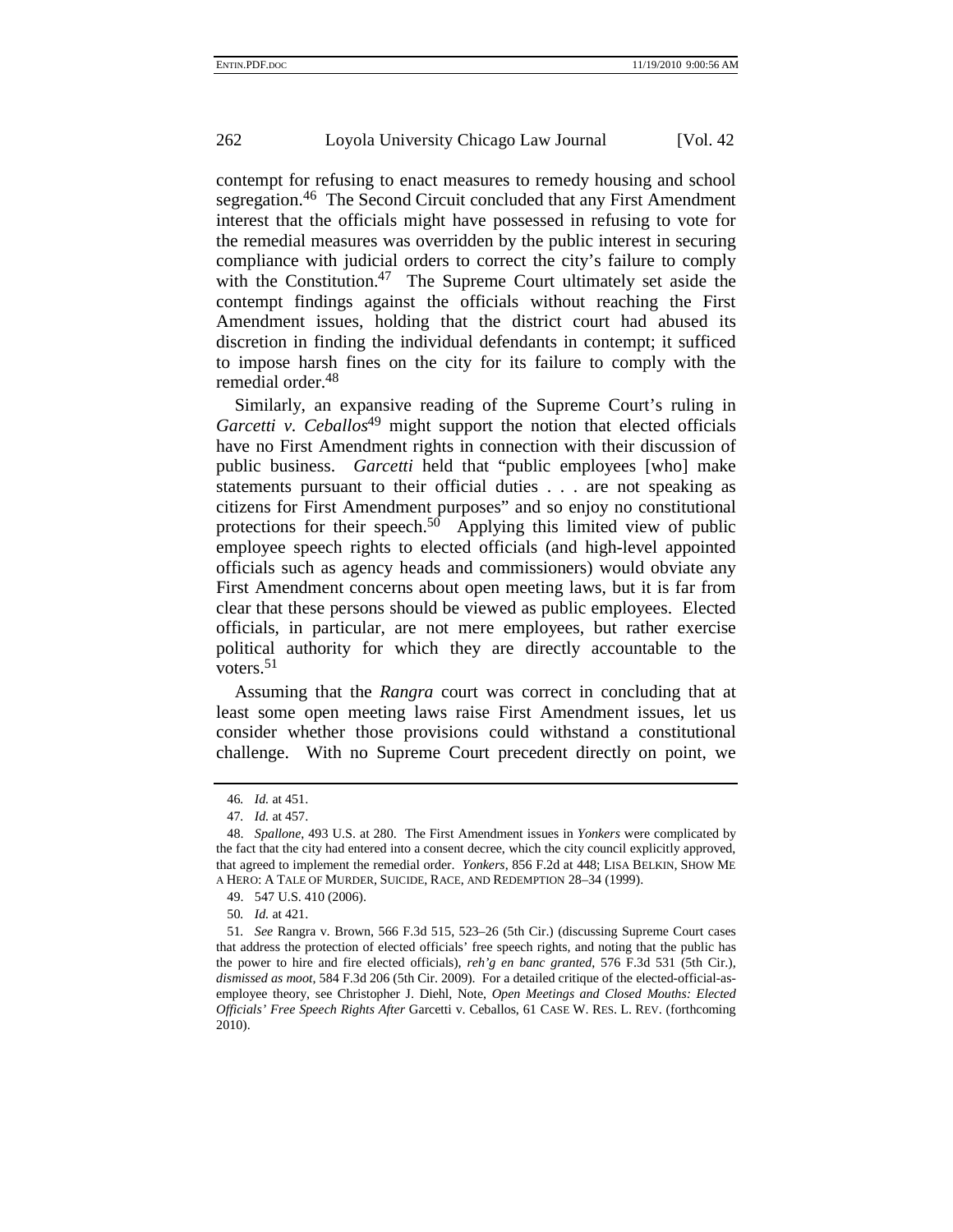might turn to an analogous area of regulation of the political process: campaign finance law. The interests served by open meeting laws preventing officials from acting in their private interest and reducing the risk of factional influence<sup>52</sup>—are similar to the interests advanced in support of campaign finance regulation.

In a line of cases beginning with *Buckley v. Valeo*, 53 the Supreme Court has found that "the prevention of corruption and the appearance of corruption" constitute a compelling governmental interest.<sup>54</sup> The *Buckley* Court held that this anti-corruption interest could justify restrictions on the amount of individual political contributions,<sup>55</sup> but this interest could not justify restrictions on independent expenditures.<sup>56</sup> The recent decision in *Citizens United v. Federal Election Commission*<sup>57</sup> appears to have narrowed the nature of the anticorruption interest that can support campaign finance regulations. The majority opinion repeatedly emphasizes that only quid pro quo corruption—political favors resulting from campaign money—can justify campaign finance restrictions.58 *Citizens United* therefore might undermine a general anti-corruption rationale for open meeting laws. Absent a fairly direct link between closed meetings and self-interested decision-making, open meeting laws might impermissibly restrict the speech of public officials by preventing them from communicating with each other in private.

It is not clear, however, that the *Rangra* panel was correct in concluding that open meeting laws should trigger strict scrutiny. After all, open meeting laws are not viewpoint-based regulations. The requirement of public discussion of official business applies across the board, regardless of opinion or political affiliation. In other words, open meeting laws do regulate the content of officials' speech, but they do so in a viewpoint-neutral way. They are, in short, subject-matter regulations. Because open meeting laws are not designed to distort political debate or to favor one side of controversial public issues indeed, they are meant to promote public discussion and political accountability—perhaps they should be evaluated under a less

<sup>52</sup>*. See supra* text accompanying note 17 (explaining that open meetings promote the constitutional values of encouraging elected officials to act in the public interest and permitting citizens to participate in the political process).

<sup>53. 424</sup> U.S. 1 (1976) (per curiam).

<sup>54</sup>*. Id.* at 25–26.

<sup>55</sup>*. Id.*

<sup>56</sup>*. Id.* at 47–48.

<sup>57. 130</sup> S. Ct. 876 (2010).

<sup>58</sup>*. Id.* at 908–10.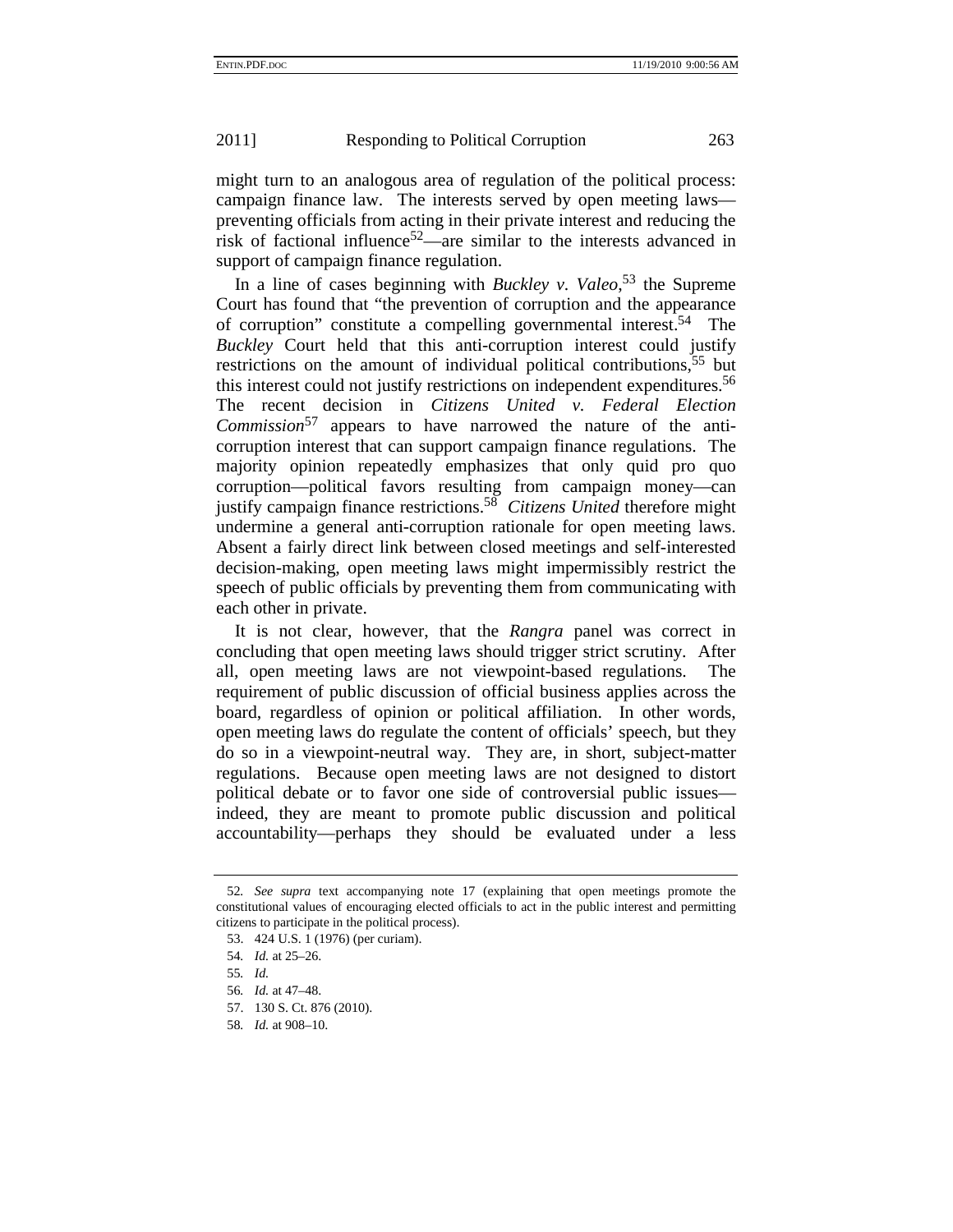demanding First Amendment standard.<sup>59</sup> The Supreme Court might reject this suggestion, if its campaign finance jurisprudence is any guide. After all, the prohibition on corporate expenditures in candidate elections that was at the heart of the *Citizens United* decision was viewpoint-neutral as well; the ban applied across the board and prevented companies from spending their own funds to promote or oppose candidates for public office. Although the regulation was based on subject matter rather than viewpoint, the Court nevertheless subjected it to strict scrutiny. $60$ 

Entirely apart from whether open meeting laws can withstand a First Amendment challenge, we should consider the effectiveness of such measures in achieving their goals of preventing self-interested decision making by public officials and enhancing citizens' engagement with civic affairs. Assessments of open meeting laws have not specifically addressed the extent to which those laws affect the incidence of corruption, but they do suggest that mandatory public decision making has costs as well as benefits. Although such laws have enhanced public access to information,<sup>61</sup> they might have harmed the quality of decision making. For example, commentators and analysts have suggested that government bodies that are subject to open meeting laws tend to hold fewer official meetings and to engage in less discussion of matters in those meetings; officials depend more on their staff members because open meeting laws do not cover conversations between officials and their staff; and many decisions are made by notational voting (a system under which matters are approved without a meeting through seriatim consideration of decisional memoranda, a practice originally intended for routine items but sometimes used for other matters).<sup>62</sup> Having considered the anti-corruptive effects and First Amendment implications of open meeting laws, this paper turns now to a discussion of the relationship between term limits and corruption.

<sup>59</sup>*. See generally* Geoffrey R. Stone, *Restrictions of Speech Because of its Content: The Peculiar Case of Subject-Matter Restrictions*, 46 U. CHI. L. REV. 81 (1978) (discussing how the Supreme Court evaluates restrictions on speech related to subjects such as partisan politics).

<sup>60</sup>*. Citizens United*, 130 S. Ct. at 898 (describing the "strict scrutiny" review of laws that "would suppress [political speech], whether by design or inadvertence").

<sup>61.</sup> David M. Welborn et al., *The Federal Government in the Sunshine Act and Agency Decision Making*, 20 ADMIN. & SOC'Y 465, 482 (1989).

<sup>62</sup>*. See, e.g.*, Kathy Bradley, Note, *Do You Feel the Sunshine? Government in the Sunshine Act: Its Objectives, Goals and Effect on the FCC* and You, 49 FED. COMM. L.J. 473, 481–85 (1997) (evaluating the costs of the Sunshine Act); Nicholas Johnson, *Open Meetings and Closed Minds: Another Road to the Mountaintop*, 53 DRAKE L. REV. 11, 20–29 (2004) (explaining the negative aspects of open meetings, drawing in part on the author's experience as a member of the Federal Communications Commission); Welborn et al., *supra* note 61, at 471–75 (discussing the perceived effects of the Sunshine Act).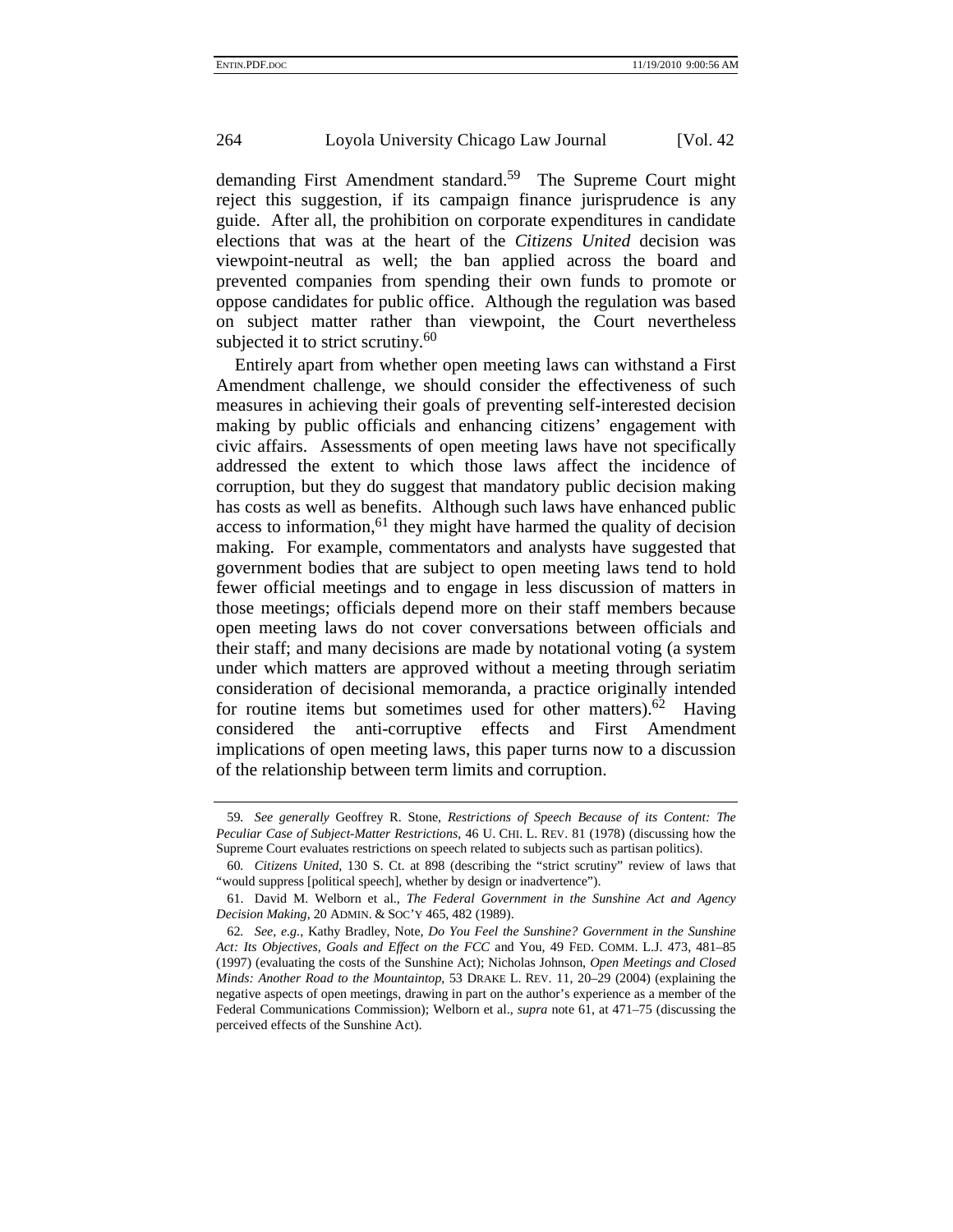#### *B. Term Limits*

Term limits have been promoted as a way to reform government by forcing turnover in office. Proponents contend that this will reduce or eliminate careerism, bring more citizens into office who will return to the private sector after a relatively short period of public service, and promote more effective government.<sup>63</sup> The Supreme Court held that states may not impose term limits on members of Congress, <sup>64</sup> but nearly half the states adopted such measures for state legislators.<sup>65</sup>

As with open meeting laws, studies of the impact of term limits have not specifically addressed questions of corruption. Those studies, which have focused on state legislatures and mostly in the first decade (or less) of term limits, generally find that term limits are associated with increased power for legislative staff and executive officials at the expense of individual legislators and the legislature as a whole; less individual expertise and shorter time horizons on the part of legislators;

<sup>63</sup>*. See, e.g.*, JAMES K. COYNE & JOHN H. FUND, CLEANING HOUSE: AMERICA'S CAMPAIGN FOR TERM LIMITS 10–12, 18–19, 120–24 (1992) (explaining that term limits work in many other occupations and will attract many talented people to run for public office); Paul Jacob, *From the Voters with Care*, *in* THE POLITICS AND LAW OF TERM LIMITS 27, 29–38 (Edward H. Crane & Roger Pilon eds., 1994) (discussing how term limits rejuvenate the election process and restore a citizen legislature); Mark P. Petracca, *Restoring "The University in Rotation": An Essay in Defense of Term Limitation*, *in* THE POLITICS AND LAW OF TERM LIMITS, *supra*, at 57, 68, 73 (defending term limits on the grounds that they assure accountability in politics and prevent the professionalization of legislative politics). *See generally* GEORGE F. WILL, RESTORATION: CONGRESS, TERM LIMITS, AND THE RECOVERY OF DELIBERATIVE DEMOCRACY (1992) (arguing that term limits can help restore respect and competence to Congress).

<sup>64.</sup> U.S. Terms Limits, Inc. v. Thornton, 514 U.S. 779, 837–38 (1995).

<sup>65.</sup> At present, fifteen states have term limits for state legislators. Between 1990 and 2000, twenty-one states adopted such limits. State supreme courts invalidated four of those measures, and two others have been repealed. No term limits for state legislators have been adopted since 2000. *See* Nat'l Conf. of State Legislatures, *The Term Limited States*, http://www.ncsl.org/ Default.aspx?TabId=14844 (last updated June 2009) (listing states that currently have term limits and those in which term limits have been repealed).

Term limits for local officials have fared inconsistently in the courts. Federal constitutional challenges have failed. *See, e.g.*, Dutmer v. City of San Antonio, 937 F. Supp. 587, 595 (W.D. Tex. 1996) (members of city council); Miyazawa v. City of Cincinnati, 825 F. Supp. 816, 822 (S.D. Ohio 1993) (members of city council), *aff'd*, 45 F.3d 126 (6th Cir. 1995). Several challenges based on state law have succeeded. *See, e.g.*, Allred v. McLoud, 31 S.W.3d 836, 839 (Ark. 2000) (invalidating locally adopted term limits for county officials); Polis v. City of La Palma, 12 Cal. Rptr. 2d 322, 325 (Ct. App. 1992) (concluding that state law preempted municipal term-limit ordinance); Cook v. City of Jacksonville, 823 So. 2d 86, 94–95 (Fla. 2002) (holding that local term limits violated the state constitution); Chi. Bar Ass'n v. Ill. State Bd. of Elections, 641 N.E.2d 525, 534 (Ill. 1994) (per curiam) (finding improper a proposed constitutional amendment limiting terms of state legislators); Minneapolis Term Limits Coal. v. Keefe, 535 N.W.2d 306, 309 (Minn. 1995) (concluding that term limits for city officials would violate state constitution); Cottrell v. Santillanes, 901 P.2d 785, 789 (N.M. Ct. App.) (finding term limits for members of city council inconsistent with state law), *cert. denied*, 900 P.2d 962 (N.M. 1995).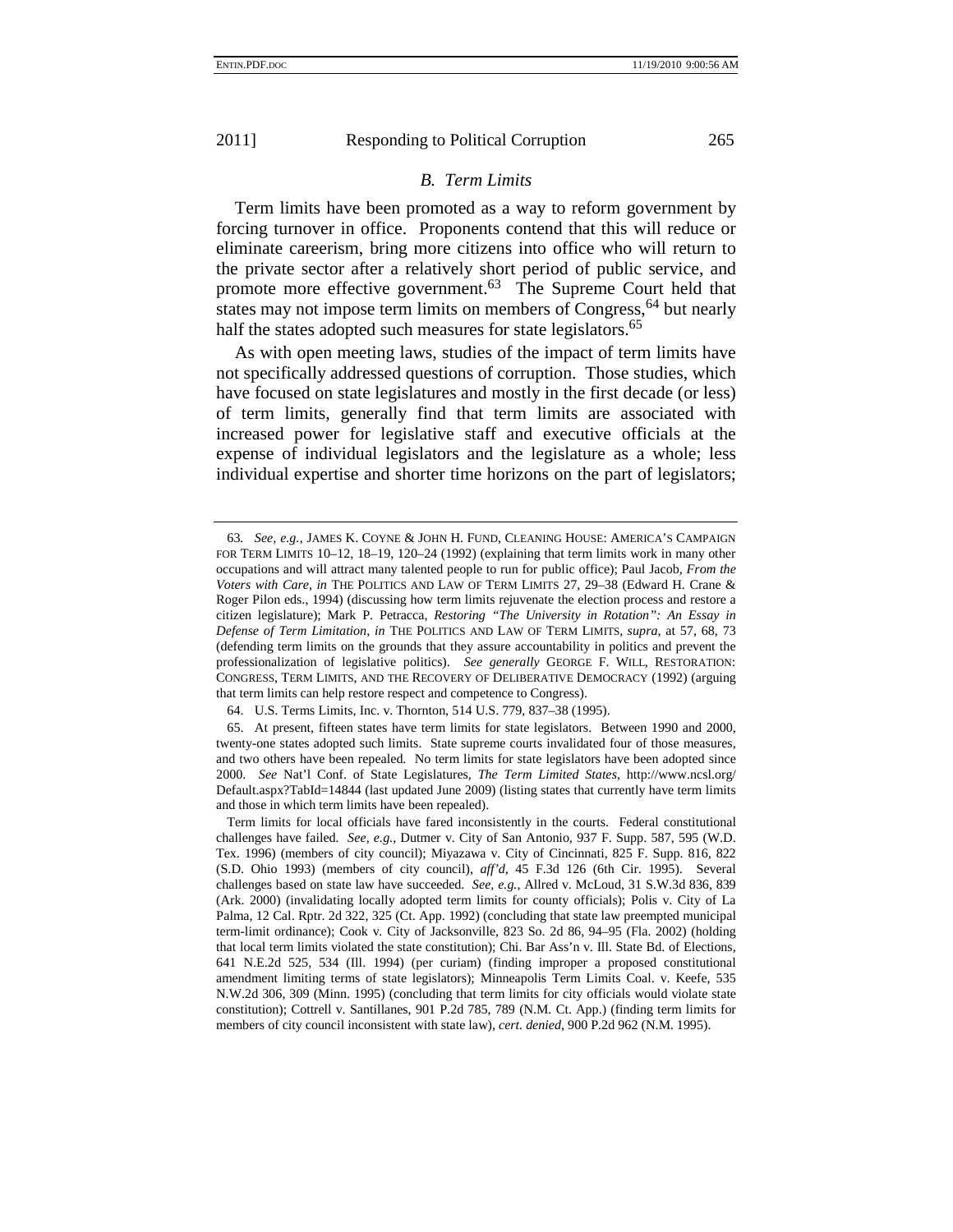and reduced incentives for cooperation.<sup>66</sup> Evidence about the impact of term limits in other respects is less negative but inconsistent. For example, term-limited legislators apparently make more policy proposals than do those in states without term limits,  $67$  but legislatures in term-limits states tend to produce less innovative policies.<sup>68</sup> Similarly, the demographic composition of legislatures has not changed much in states that have adopted term limits.<sup>69</sup>

Whatever the impact of term limits on the quality of public policymaking, we lack reliable information about whether they can reduce or prevent corruption. By requiring turnover in office, such limits might reduce the power of officials that may tempt them into corrupt arrangements. On the other hand, by shortening officials' time horizons, term limits might make corruption or self-dealing more attractive as officials would have to think about what to do when term limits force them from office. Regardless, it seems unlikely that the extent of term limits at the state level will change any time soon; no new term limits have been adopted since 2000,<sup>70</sup> and efforts to repeal or modify term limits in the states that have them have generally failed.<sup>71</sup> Thus, term limits are unlikely to be adopted on a sufficiently wide scale to reduce political corruption even if they do in fact promote official integrity.

#### II. PROSECUTION

If corruption cannot be prevented, it should be punished. Prosecuting corrupt officials poses a variety of institutional challenges. At the state level, for example, prosecutorial authority is often divided. The

<sup>66</sup>*. See, e.g.*, JOHN M. CAREY ET AL., TERM LIMITS IN THE STATE LEGISLATURES 124–29 (2000) (studying the negative and positive effects of term limits); THAD KOUSSER, TERM LIMITS AND THE DISMANTLING OF STATE LEGISLATIVE PROFESSIONALISM 205–12 (2005) (detailing the advantages of legislative professionalism); MARJORIE SARBAUGH-THOMPSON ET AL., THE POLITICAL AND INSTITUTIONAL EFFECTS OF TERM LIMITS 185–98 (2004) (evaluating the goals of term limits and whether or not they were achieved). For the views of a former state legislator who initially supported term limits but now opposes them (apparently for reasons that do not include a thwarted political career), see Robert W. Naylor, *The Good and the Bad of Term Limits*, 2 CAL. J. POL. & POL'Y art. 8 (2010), *available at* http://www.bepress.com/cjpp/vol2/iss1/8 (last visited Nov. 15, 2010).

<sup>67</sup>*. See* CAREY ET AL., *supra* note 66, at 124–25 (pointing out that newcomers in term-limit states spend more time promoting their own legislation).

<sup>68.</sup> *Id.* at 124; KOUSSER, *supra* note 66, at 207.

<sup>69.</sup> CAREY ET AL., *supra* note 66, at 123–24; KOUSSER, *supra* note 66, at 205.

<sup>70</sup>*. See* Nat'l Conf. of State Legislatures, *supra* note 65 (listing states with term limits).

<sup>71</sup>*. See* Carol S. Weissert & Karen Halperin, *The Paradox of Term Limit Support: To Know Them Is NOT to Love Them,* 60 POL. RES. Q. 516, 516 (2007) (detailing examples of states that have tried to amend or eliminate term limits provisions and have failed).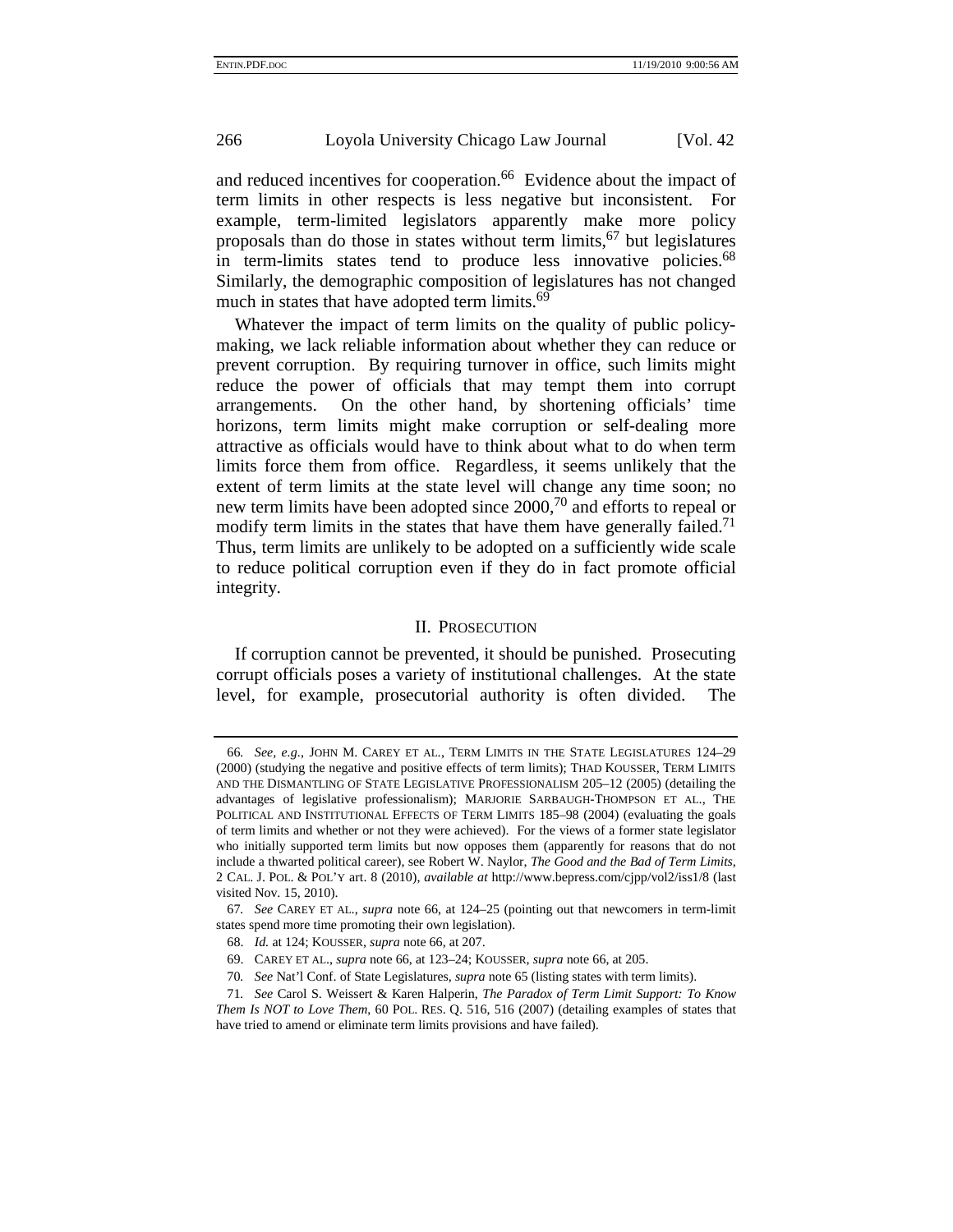attorney general typically does not initiate criminal cases. That authority usually rests with a local district attorney. At the federal level, the attorney general might sign off on decisions to file corruption charges, but the primary authority for prosecution rests with the U.S. attorney for the district in which the charges are laid. Corruption cases are, to put it mildly, politically sensitive. District attorneys might hesitate to go after local officials with whom they have personal and political relationships, and U.S. attorneys are not immune from political pressure, as the controversy over the dismissal of several federal prosecutors during the second term of President George W. Bush attests. For these reasons, some special arrangements have been devised to investigate and prosecute political corruption. This section will discuss some of these special mechanisms at both federal and state levels.

## *A. The Rise and Fall of the Independent Counsel*

The Watergate scandal, which began when operatives of President Nixon's reelection campaign were arrested for breaking into the Democratic National Committee headquarters and ultimately implicated officials close to Nixon and even the chief executive himself, led to the appointment of a special prosecutor. The first special prosecutor, Archibald Cox, was fired at President Nixon's direction. The ensuing political firestorm led to the appointment of a second special prosecutor, Leon Jaworski, who went to the Supreme Court to enforce a subpoena leading to the release of crucial evidence that led to Nixon's resignation.72

The controversy over the firing of Cox as the first Watergate special prosecutor led to the enactment of the independent counsel provisions of the Ethics in Government Act.<sup>73</sup> The Supreme Court, over a vigorous dissent by Justice Scalia, upheld the constitutionality of the independent counsel law in *Morrison v. Olson*. 74 That law worked as

<sup>72.</sup> United States v. Nixon, 418 U.S. 683, 716 (1974). There is an enormous literature about the Watergate scandal. For a well-regarded account by a prominent historian, see generally STANLEY I. KUTLER, THE WARS OF WATERGATE (1990).

<sup>73.</sup> Pub. L. No. 95-521, tit. VI, 92 Stat. 1824, 1867–73 (1978) (amended 1983, renewed 1988, expired 1992, reenacted 1994, expired 1999); *In re* Sealed Case, 838 F.2d 476, 527 (D.C. Cir.) (Ginsburg, J., dissenting), *rev'd sub nom.* Morrison v. Olson, 487 U.S. 654 (1988); *see also* KEN GORMLEY, THE DEATH OF AMERICAN VIRTUE: CLINTON VS. STARR 95 (2010) (detailing Kenneth Starr's role as a special prosecutor in the investigation of President Bill Clinton); KUTLER, *supra* note 72, at 581–82 (describing the dismissal of Archibald Cox as special prosecutor and the ensuing battle between President Nixon and Congress over the independence of the special prosecutor).

<sup>74. 487</sup> U.S. 654 (1988).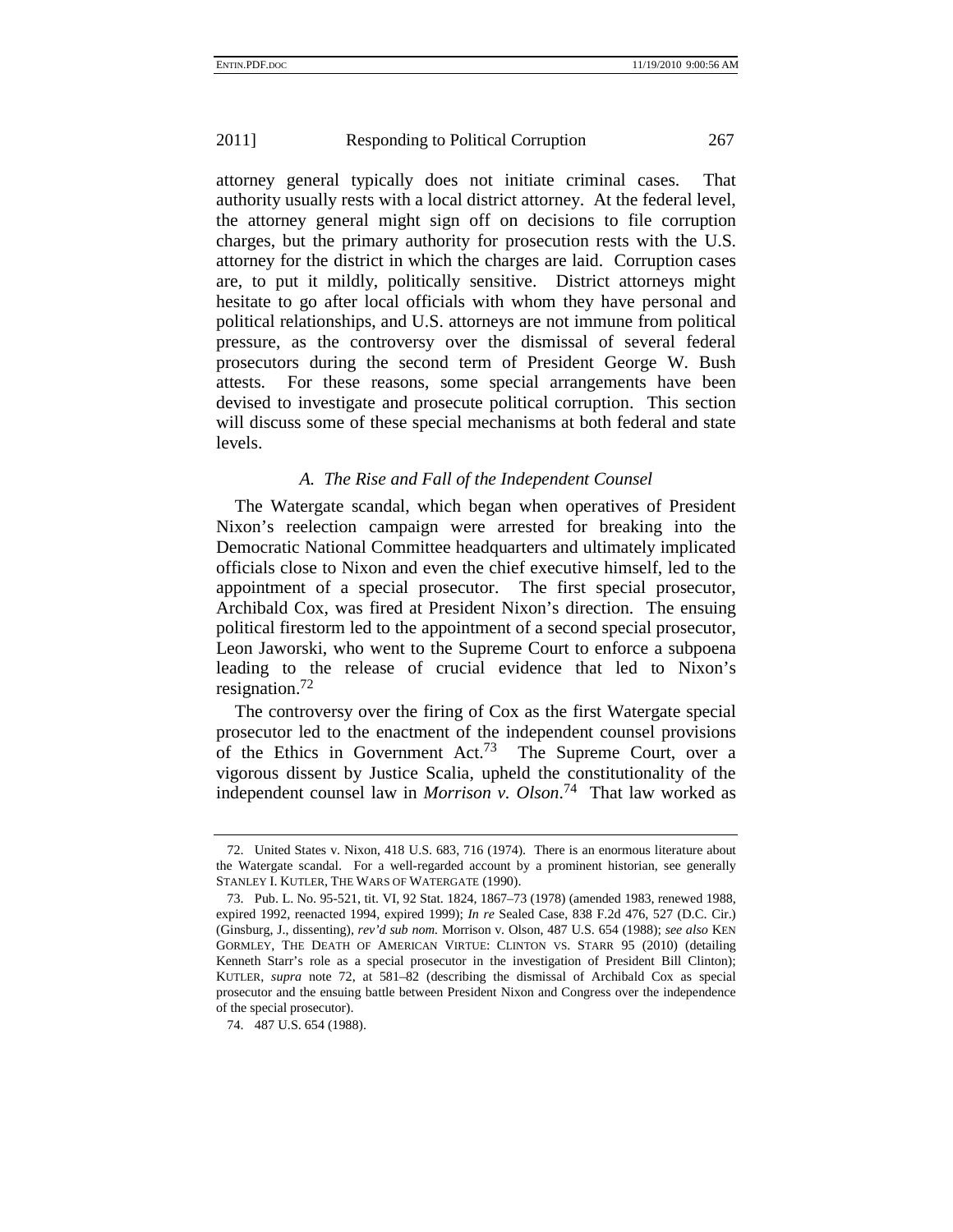follows: The Attorney General, on receipt of information suggesting that the President, other high-ranking executive officials, or high-level officials of the President's political campaign had committed a serious federal crime, had up to ninety days to determine whether there were "no reasonable grounds to believe that further investigation is warranted."<sup>75</sup> Otherwise, the Attorney General was to inform a special division of the United States Court of Appeals for the District of Columbia Circuit of the situation.<sup>76</sup> The special division would then appoint an independent counsel, who would exercise powers that otherwise belonged to the Department of Justice.<sup>77</sup> An independent counsel could be removed from office only for cause and only by the Attorney General.<sup>78</sup>

Chief Justice Rehnquist's majority opinion rejected claims that the independent counsel law violated the Appointments Clause, infringed on presidential power, and ran afoul of general principles of separation of powers.<sup>79</sup> First, the independent counsel could be appointed by the special division because she was an inferior officer—the Appointments Clause authorizes Congress to "vest the Appointment of such inferior Officers, as they think proper, in the President alone, in the Courts of Law, or in the Heads of Departments.<sup>80</sup> This was because the independent counsel was subject to removal by a higher-level executive official (the Attorney General), exercised limited duties, and had limited jurisdiction and tenure.<sup>81</sup> Moreover, there was no incongruity in vesting the appointment in the special division, which was precluded from hearing any matters brought by an independent counsel, as the statute sought to avoid conflicts of interest in the executive branch, so conferring the power on that court was entirely sensible.<sup>82</sup>

Second, the removal procedure—under which the independent counsel could be removed only by the Attorney General and only for cause—was constitutionally permissible.<sup>83</sup> Congress did not reserve for itself any role in removal and conferred that power on a high-level executive official who was directly accountable to the President.<sup>84</sup> The

- 80*. Id.* at 672; U.S. CONST. art. II, § 2, cl. 2.
- 81*. Morrison*, 487 U.S. at 671–72.
- 82*. Id.* at 676–77.
- 83*. Id.* at 691.
- 84*. Id.* at 686.

<sup>75</sup>*. Id.* at 660–61.

<sup>76</sup>*. Id.* at 661.

<sup>77</sup>*. Id.* at 661–62.

<sup>78</sup>*. Id.* at 663.

<sup>79</sup>*. Id.* at 696–97.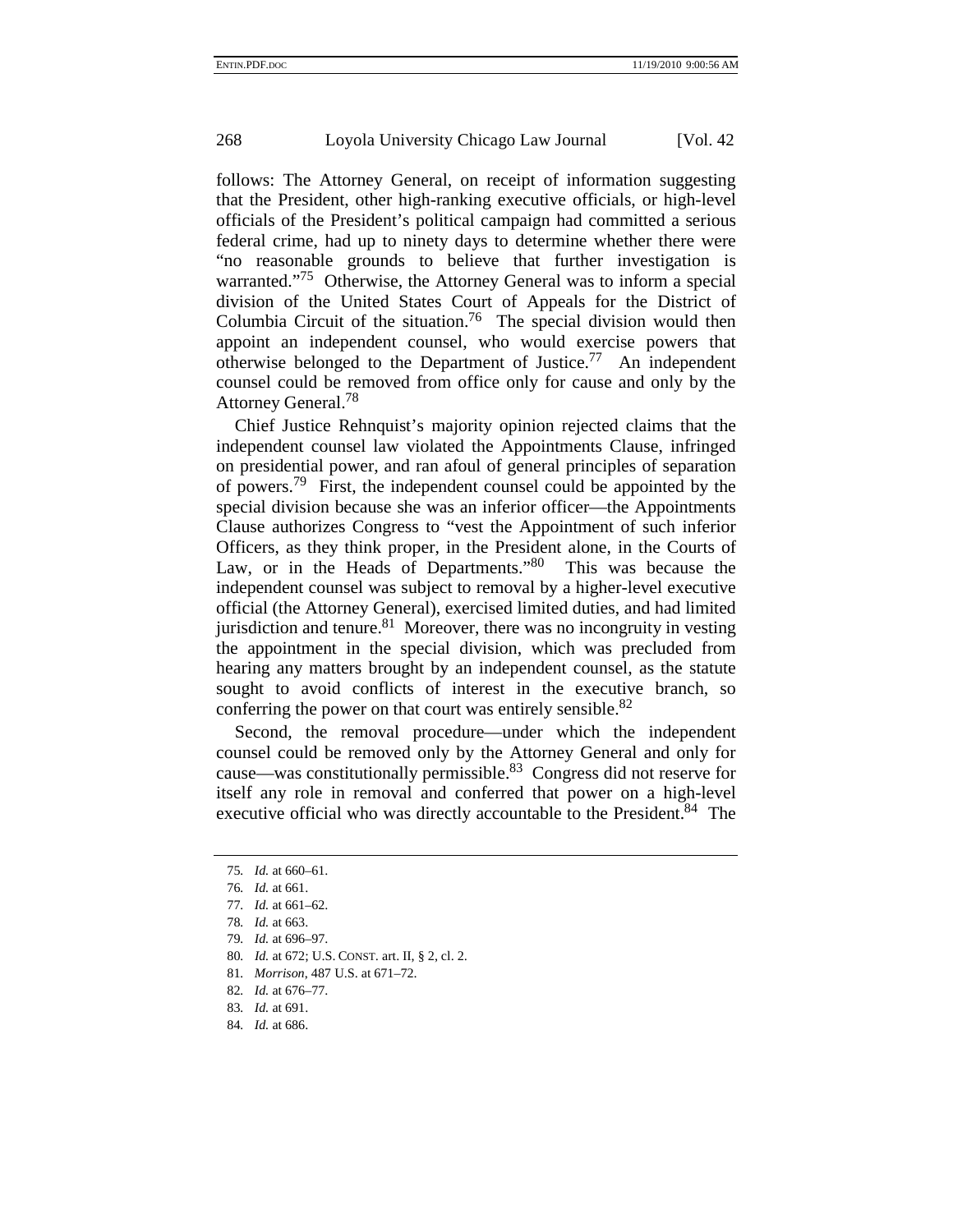cause requirement was also constitutionally permissible because it did not "unduly trammel<sup>[]</sup> on executive authority."<sup>85</sup>

Third, the statute was consistent with the overall scheme of separation of powers embodied in the Constitution. Congress had not sought to aggrandize power for itself at the expense of the President;<sup>86</sup> the law did not permit the judiciary to exercise power that properly belonged to the executive branch; $^{87}$  and it gave the executive enough control over the independent counsel to permit the President to exercise his constitutional duties.<sup>88</sup>

Justice Scalia strenuously dissented, lamenting what he characterized as the demise of "our former constitutional system."<sup>89</sup> Detailed consideration of his argument is beyond the scope of this paper.<sup>90</sup> Two more recent decisions affecting *Morrison*'s continuing vitality deserve mention, however. Some language in *Edmond v. United States*<sup>91</sup> might raise questions about *Morrison*'s analysis of the independent counsel's status as an inferior officer. *Edmond* addressed the constitutionality of the Secretary of Transportation's appointment of civilian members of the Coast Guard Court of Criminal Appeals. In the course of concluding that those persons were inferior officers, Justice Scalia wrote for the Court, explaining that "the term 'inferior officer' connotes a relationship with some higher ranking officer or officers below the President: Whether one is an 'inferior' officer depends on whether he has a superior."<sup>92</sup> As Justice Souter explained in his concurring opinion, this analysis is not entirely consistent with *Morrison*'s approach to the question: in *Morrison*, the Court focused on factors beyond whether the independent counsel had a nominal superior to determine whether she was an inferior officer.  $93$ 

<sup>85</sup>*. Id.* at 691.

<sup>86</sup>*. Id.* at 694.

<sup>87</sup>*. Id.* at 695.

<sup>88</sup>*. Id.* at 696.

<sup>89</sup>*. Id.* at 715 (Scalia, J., dissenting).

<sup>90.</sup> For more detailed analysis of both opinions in *Morrison*, see, for example, Jonathan L. Entin, *Separation of Powers, the Political Branches, and the Limits of Judicial Review*, 51 OHIO ST. L.J. 175, 201–06 (1990) (summarizing and explicating the reasoning behind *Morrison v. Olson*).

<sup>91. 520</sup> U.S. 651 (1997).

<sup>92</sup>*. Id.* at 662.

<sup>93</sup>*. Id.* at 667–68 (Souter, J., concurring). Some commentators have noted the apparent tension between *Morrison* and *Edmond*. *See, e.g.*, Nick Bravin, Note, *Is* Morrison v. Olson *Still Good Law? The Court's New Appointments Clause Jurisprudence*, 98 COLUM. L. REV. 1103, 1107 (1998) (suggesting that *Morrison*'s Appointments Clause holding is ripe for reconsideration in light of *Edmond*); Andrew Croner, Essay, Morrison*,* Edmond*, and the Power of Appointments*, 77 GEO. WASH. L. REV. 1002, 1003 (2009) (arguing that the term "Officers of the United States"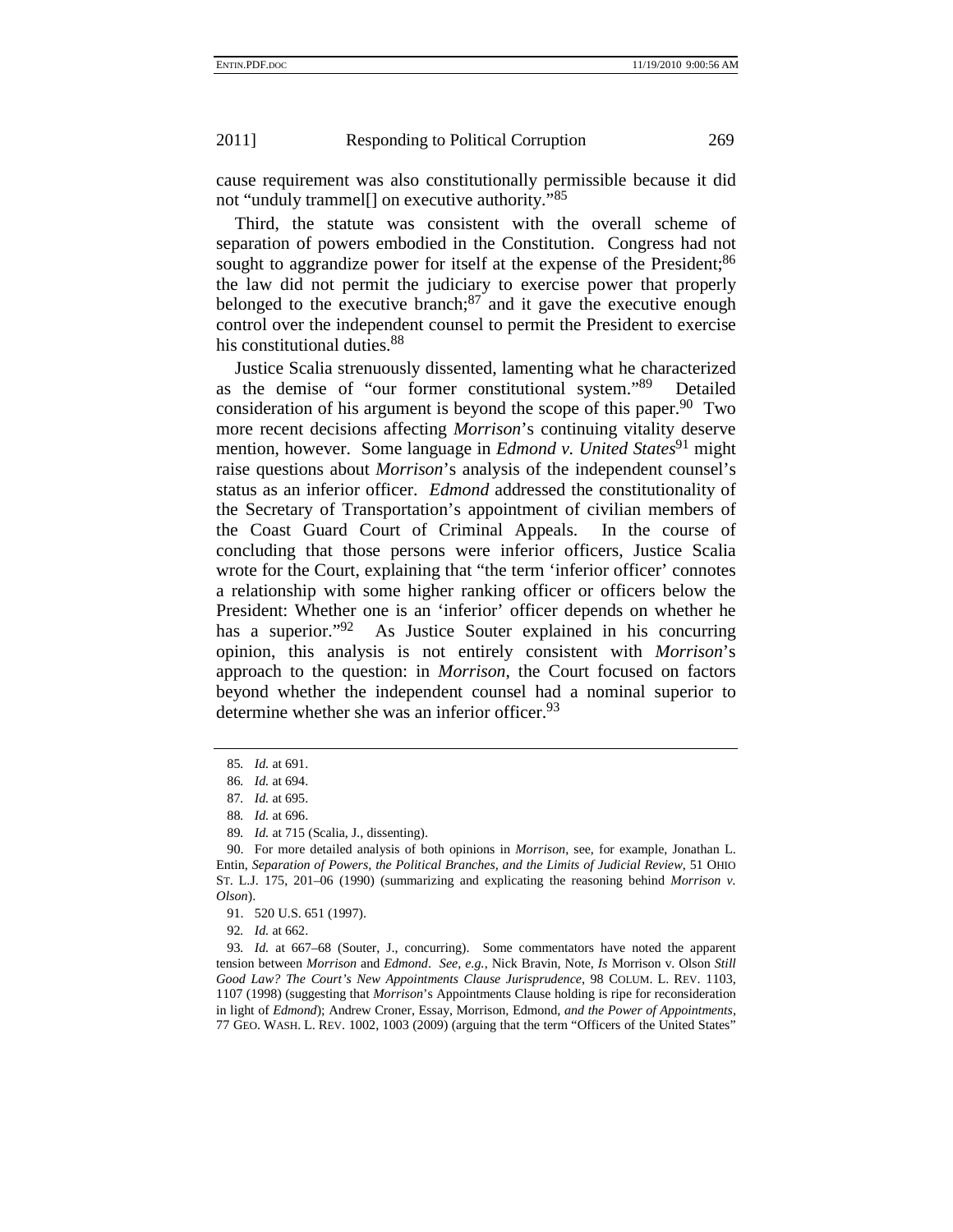The recent decision in *Free Enterprise Fund v. Public Company Accounting Oversight Board*94 used the *Edmond* analysis to uphold a key provision of the Sarbanes-Oxley  $Act^{95}$  that created a new agency (the Public Company Accounting Oversight Board) to register accounting firms, establish substantive and ethical accounting standards, and investigate registered accounting firms. Members of the Board are appointed by the Securities and Exchange Commission in consultation with the Chairman of the Board of Governors of the Federal Reserve and the Secretary of the Treasury.<sup>96</sup> The Court had "no hesitation" about concluding that, "under *Edmond*," these officials "are inferior officers" and that their appointment by the SEC was constitutionally permissible.97

The *Edmond* approach, endorsed in *Free Enterprise Fund*, might imply that the Court would find a violation of the Appointments Clause in the independent counsel law if *Morrison* had arisen today rather than a quarter-century ago. This approach suggests that the independent counsel might not be an inferior officer for lack of a sufficiently close relationship with high executive branch officials. The *Free Enterprise Fund* Court had no occasion to address this question, but that case probably will not be the last word on the subject. Chief Justice Roberts explained in the second paragraph of the majority opinion that "[t]he parties d[id] not ask us to reexamine" *Morrison*, so the Court "d[id] not do so."98 This statement does not preclude a subsequent effort to overrule *Morrison*. Indeed, the dissenting opinion in the court of appeals invited the Supreme Court to revisit the independent counsel ruling in *Free Enterprise Fund*. 99

In a very important sense, *Morrison*'s continuing vitality does not matter very much. The independent counsel law was often

is a term intended to have substantive meaning).

<sup>94. 130</sup> S. Ct. 3138 (2010).

<sup>95. 15</sup> U.S.C. §§ 7211–7219 (2006).

<sup>96</sup>*. Id.* § 7211(e)(4)(A).

<sup>97</sup>*. Free Enter. Fund*, 130 S. Ct. at 3162. Justice Breyer, who dissented from the Court's holding that the statutory restrictions on the SEC's power to remove Board members violated the Constitution and therefore had to be excised, agreed with the majority's analysis of the Board members' status as inferior officers. *Id.* at 3164 (Breyer, J., dissenting).

<sup>98</sup>*. Id.* at 3147 (majority opinion).

<sup>99.</sup> Free Enter. Fund v. Pub. Co. Accounting Oversight Bd., 537 F.3d 667, 696–97 (D.C. Cir. 2008) (Kavanaugh, J., dissenting) (noting that *Morrison* and *Humphrey's Executor v. United States*, 295 U.S. 602 (1935), on which *Morrison* partially relied, "have long been criticized by many as inconsistent with the text of the Constitution, with the understanding of the text that largely prevailed from 1789 through 1935, and with prior precedents" but adding that "we cannot, need not, and do not relitigate those two cases here" because, "[f]or this [lower] Court, those cases are binding precedents"), *aff'd in part, rev'd in part*, 130 S. Ct. 3138 (2010).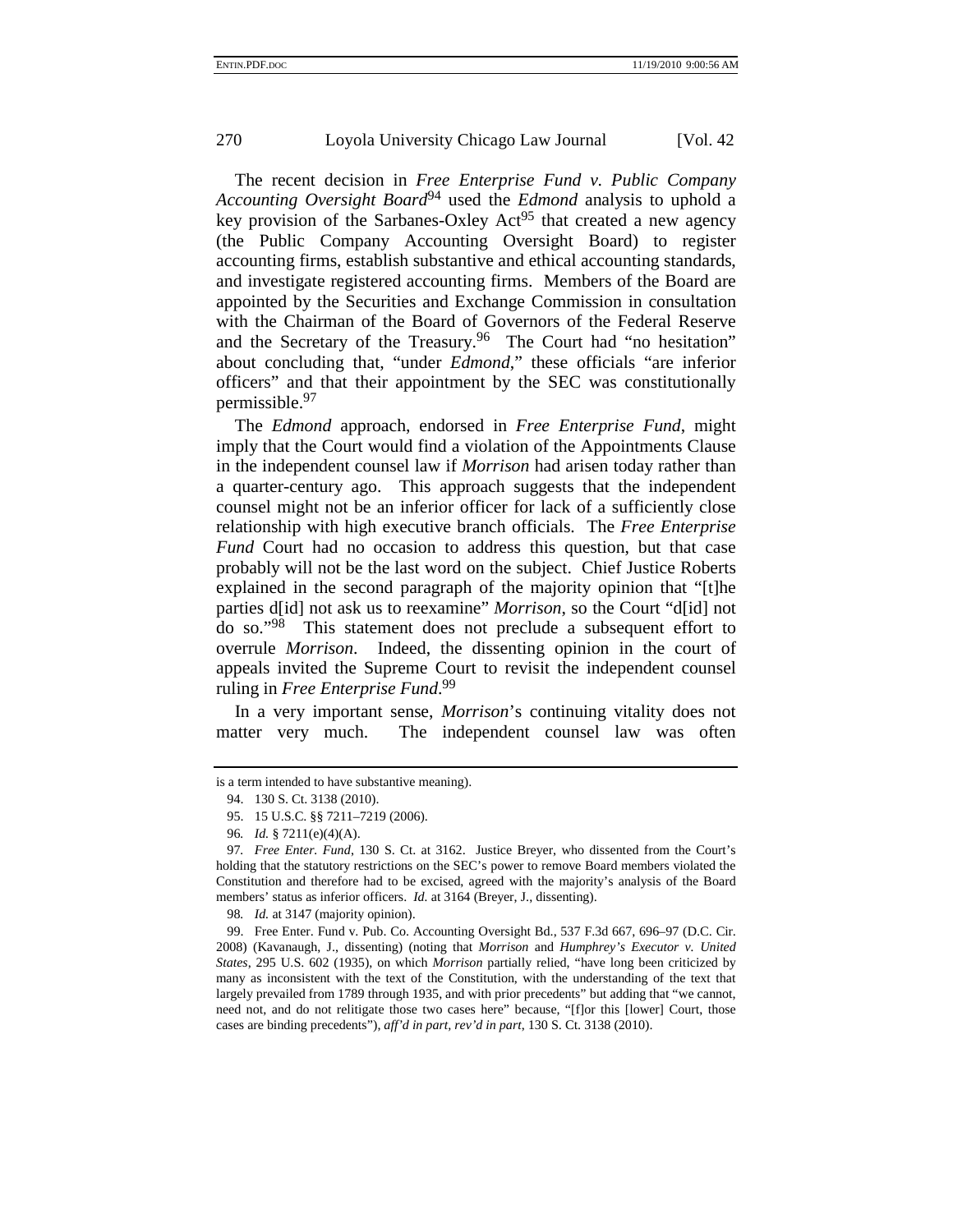controversial. To finesse objections, the law contained a sunset provision that required its periodic reauthorization. After being reauthorized in 1983 and 1988, it lapsed in 1992 but was reauthorized in 1994 as the Whitewater scandal broke around President Clinton. Kenneth Starr was appointed independent counsel, and the storm over his performance led to the law's almost completely unlamented expiration in  $1999$ <sup>100</sup> It seems extremely unlikely that this or any similar statute will have sufficient political support to be enacted in the foreseeable future. The political demise of the independent counsel law suggests the difficulty of crafting special institutions to deal with political corruption and raises the question whether traditional arrangements in the Department of Justice and at the state and local level, as imperfect as they might be, could be at least as effective as innovations that turn out badly in practice.

## *B. The Limits of State Ethics Commissions*

Meanwhile, a number of states have created special procedures for handling allegations of official misconduct. Among these are ethics commissions charged with enforcing conflict of interest rules to reduce the risk of corruption. Two recent judicial rulings that took a restrictive view of the authority of ethics commissions suggest the limitations of this approach to dealing with corruption.

In *Commission on Ethics v. Hardy*, 101 the Nevada Supreme Court held that the ethics commission lacked constitutional authority to investigate allegations that a state senator violated the conflict of interest law by voting for legislation that benefited members of a building contractors' association of which he served as president and not disclosing the connection between the bill and its effect on the group's members.<sup>102</sup> The court first noted that the Nevada Constitution explicitly forbids any branch of state government from "exercis[ing] any functions, appertaining to either of the others, except in the cases expressly directed or permitted in this constitution."<sup>103</sup> Of particular significance, the state constitution gives the legislature the power to

<sup>100</sup>*. See* GORMLEY, *supra* note 73, at 95–96, 655–56 (pointing out that Kenneth Starr's prosecutorial overzealousness and lack of self restraint buried the independent counsel law); KUTLER, *supra* note 72, at 582–84 (describing practical and constitutional criticisms of the independent prosecutor prior to *Morrison v. Olson*); PETER L. STRAUSS ET AL., GELLHORN AND BYSE'S ADMINISTRATIVE LAW: CASES AND MATERIALS 170–71 (rev. 10th ed. 2003).

<sup>101. 212</sup> P.3d 1098 (Nev. 2009) (per curiam).

<sup>102</sup>*. Id.* at 1100–01 & n.1.

<sup>103</sup>*. Id.* at 1104 (quoting NEV. CONST. art. III, § 1(1)).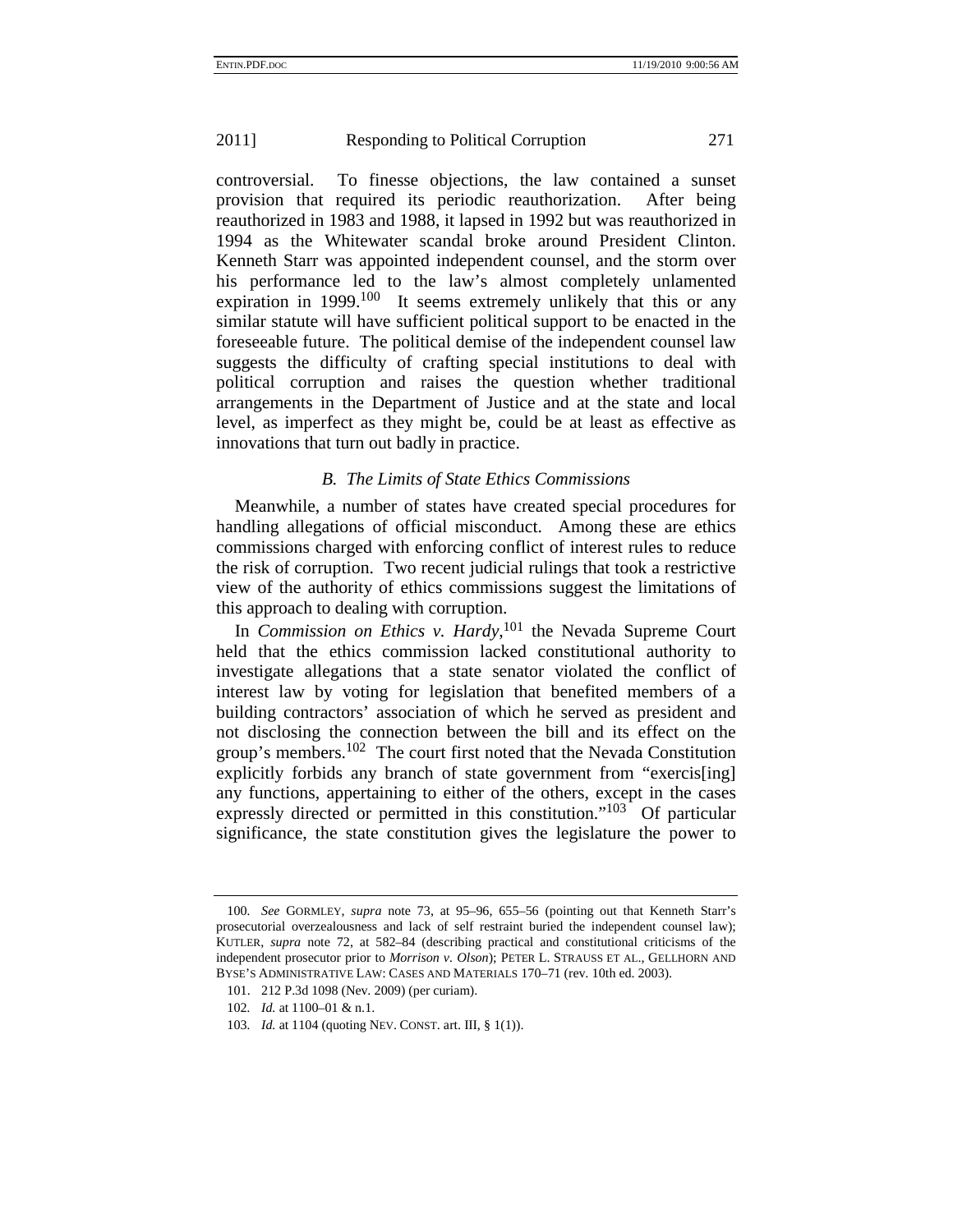discipline its members for "disorderly conduct."<sup>104</sup> This power to discipline members may not be delegated.<sup>105</sup> Any investigation or discipline related to a member's core legislative function of voting on bills, therefore, must be undertaken by the legislature itself. Because any disclosure of conflicts of interest in connection with pending bills relates to this core function, only that branch may discipline a member<br>for failure to disclose.<sup>106</sup> As an executive agency, the ethics As an executive agency, the ethics commission could not take any action in connection with the senator's voting on the bill about which he had a conflict of interest.<sup>107</sup>

Some of the language in the Nevada court's opinion seems to suggest that an expansive definition of "disorderly conduct" could preclude the prosecution of a legislator for soliciting or accepting a bribe in connection with her vote. After all, the attorney general or the district attorney who might investigate and try any bribery charge exercises executive power. On this view, allowing a criminal case to go forward would undermine the express protection of separation of powers in the state constitution. We should hesitate to read the case so broadly, however, because the court did not discuss or even hint at this possibility. Nor did the court allude to the definition of disorderly conduct except to observe that violations of conflict of interest rules represented a species of disorderly conduct. The other recent case reached a similar conclusion but on narrower grounds that rules out the potential immunity for a legislator who seeks or accepts a bribe in connection with a vote on a bill.

Just a month before the Nevada ruling, the Rhode Island Supreme Court, in *Irons v. Rhode Island Ethics Commission*, 108 held that legislative immunity protected a former president of the state senate from prosecution on charges that he had voted against a proposal to allow consumers to choose where to have their prescriptions filled when he privately represented a major pharmacy retailer and a leading health insurance company that would be affected by the proposal.<sup>109</sup> The decision relied on the Speech in Debate Clause of the state constitution.<sup>110</sup> Invoking earlier decisions that construed this provision expansively, the court emphasized that the legislative privilege was "a

<sup>104</sup>*. Id.* (quoting NEV. CONST. art. IV, § 6).

<sup>105</sup>*. Id.* at 1105.

<sup>106</sup>*. Id.* at 1106–07.

<sup>107</sup>*. Id.* at 1108.

<sup>108. 973</sup> A.2d 1124 (R.I. 2009).

<sup>109</sup>*. Id.* at 1134.

<sup>110.</sup> R.I. CONST. art. VI, § 5 ("For any speech in debate in either house, no member shall be questioned in any other place.").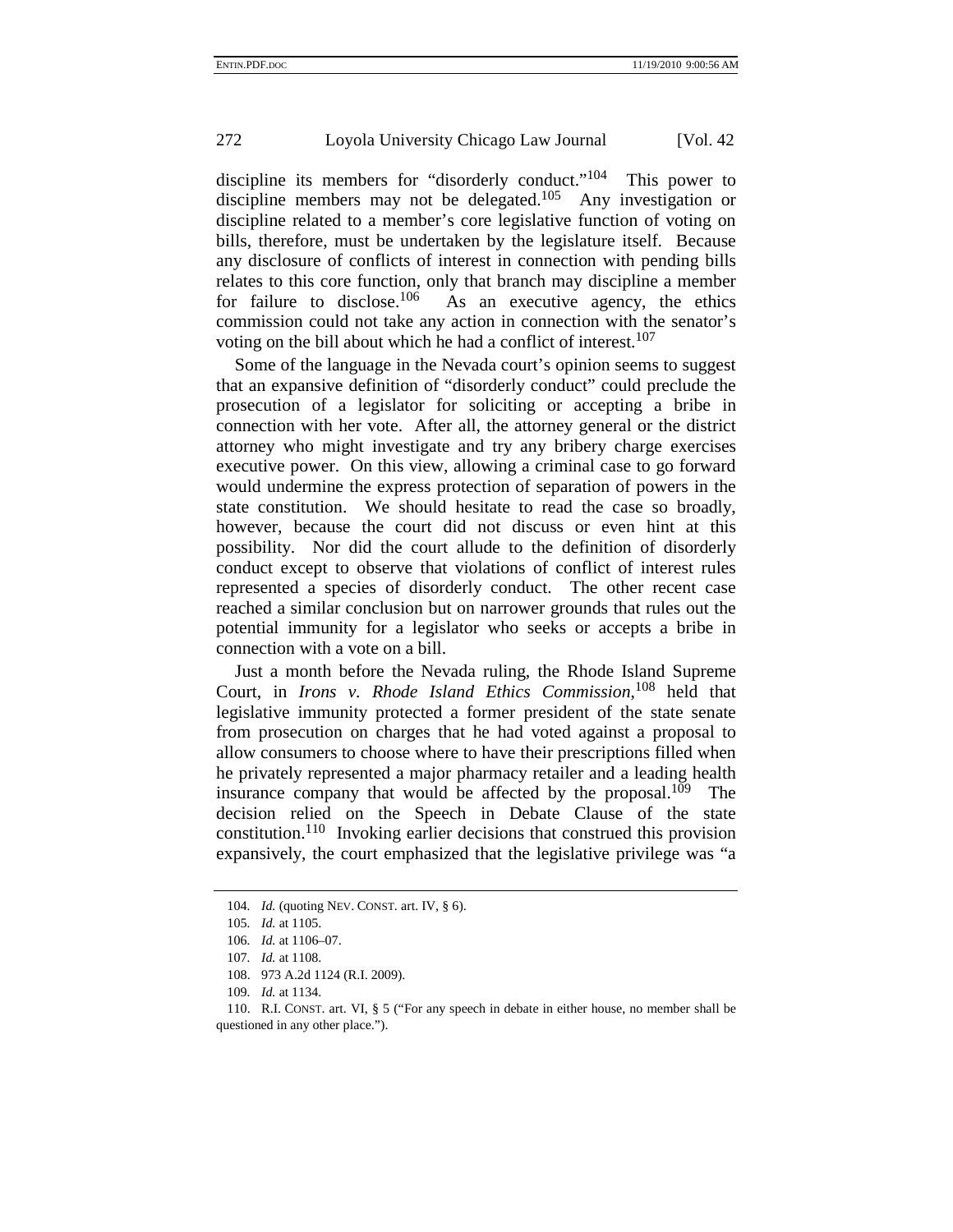venerable and important product of historical travails in England" that "was most definitely embraced by this country" following the Revolution and was expressly reaffirmed when the voters had ratified a revision of the state constitution in  $1986$ <sup>111</sup>. The privilege protects the people by allowing their representatives to do their work without improper interference from the executive and judicial branches.  $112$ Moreover, a constitutional amendment establishing the ethics commission did not supersede legislative immunity because there was no evidence that the amendment "was intended to abrogate speech-indebate immunity."113 Because this amendment was approved by the voters at the same time that they endorsed a general revision of the rest of the constitution that was not intended to have substantive significance and the amendment did not explicitly suggest any limitation of legislative immunity, the expansive reading of the Speech in Debate Clause remained appropriate.<sup>114</sup>

Despite its broad construction of this provision, the court emphasized that the immunity was not absolute. The opinion explicitly remarked that the Speech in Debate Clause did not protect legislators from prosecution for "solicitation and acceptance of bribes" as well as for other "criminal activities, even those committed to further legislative activity."115 In support of this observation, the Rhode Island court invoked cases construing the Speech or Debate Clause of the U.S. Constitution, which contains language that is functionally identical to the state provision.<sup>116</sup> A careful reading of those cases should lead to some qualification of the broad language in the *Irons* opinion.

Although it is accurate to say that members of Congress may be prosecuted for soliciting or accepting bribes, only certain kinds of evidence may be used to prove the crime. In *United States v. Brewster*, 117 the Supreme Court held that a former Senator could be prosecuted for seeking and taking payments in exchange for votes on postal rate legislation.<sup>118</sup> The Court reasoned that "the Speech or Debate Clause prohibits inquiry only into those things generally said or done in the House or the Senate in the performance of official duties

<sup>111</sup>*. Irons*, 973 A.2d at 1130.

<sup>112</sup>*. Id.* at 1131.

<sup>113</sup>*. Id.* at 1133.

<sup>114</sup>*. Id.* at 1134.

<sup>115</sup>*. Id.* at 1131.

<sup>116.</sup> U.S. CONST. art. I, § 6, cl. 1 ("[F]or any Speech or Debate in either House, [the Senators and Representatives] shall not be questioned in any other Place.").

<sup>117. 408</sup> U.S. 501 (1972).

<sup>118</sup>*. Id.* at 528–29.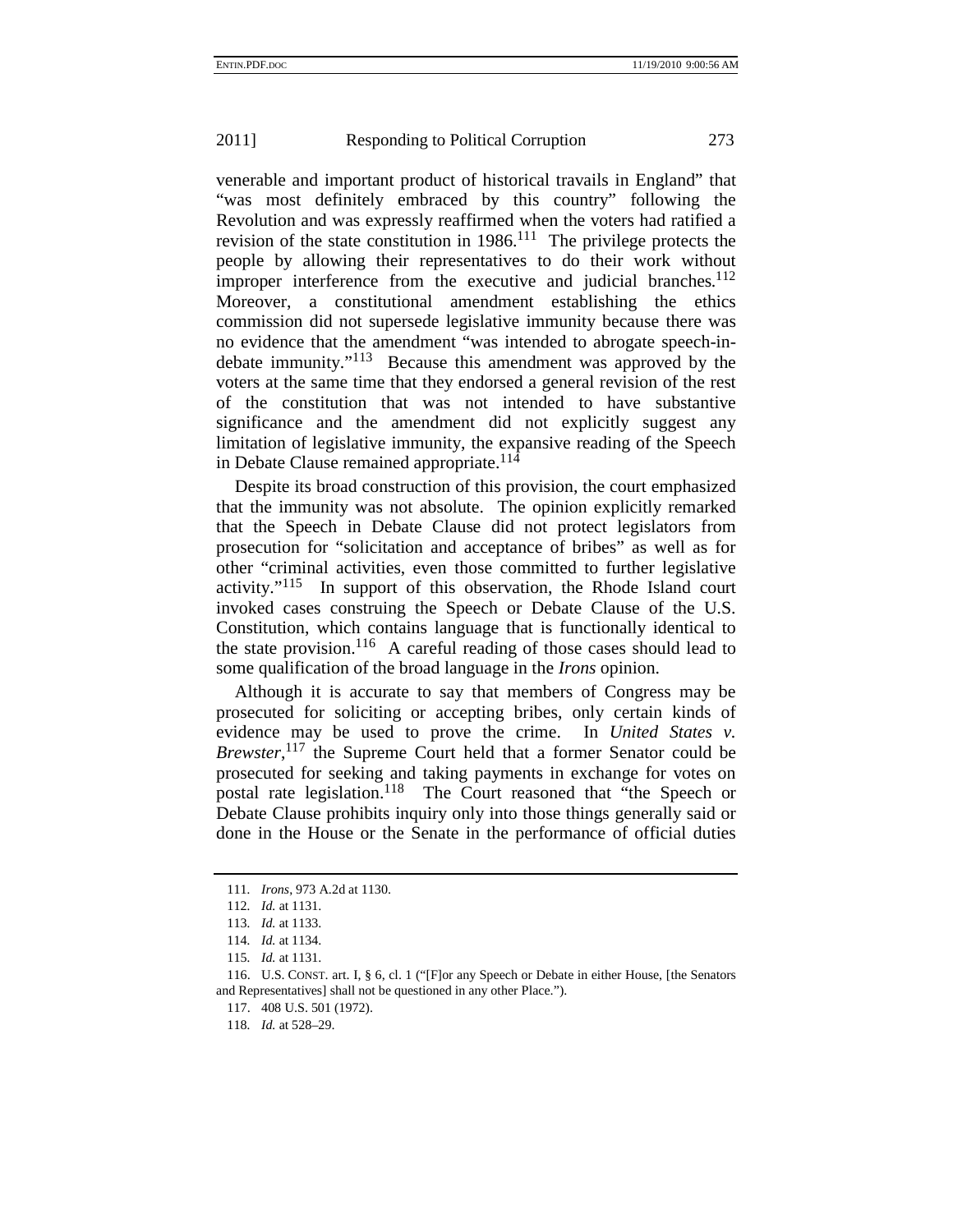and into the motivation for those acts."<sup>119</sup> In this instance, the government had to prove only that Brewster sought and accepted the bribes; the prosecutor did not have to establish that the Senator performed any legislative act in conformity with his promise.<sup>120</sup> This point was underscored in *United States v. Helstoski*, 121 which held that the government could not use evidence of past legislative actions by a member of Congress in a bribery prosecution.<sup>122</sup> Helstoski, a former Representative, was indicted for taking money to introduce private bills to suspend deportation orders against immigrants who wanted to remain in this country.<sup>123</sup> Although the Speech or Debate Clause precluded the introduction of evidence of past legislative actions, which undoubtedly would make bribery cases more difficult to prove,  $124$  the prosecution was free to use evidence of promises to perform future acts in exchange for illicit payments.125

In short, constitutional protections for legislators might complicate the process of forcing those officials who engage in bribery—probably the quintessential form of personal corruption—to account for their misdeeds. Keep in mind, however, that *Hardy* and *Irons* involved claims of conflict of interest—another form of conduct that promotes private gain at the expense of the public interest. Although the analysis of the Nevada and Rhode Island courts differed in certain respects, both cases suggest that only legislative bodies may enforce conflict of interest rules against their members. Of course, legislators are not the only officials who engage in corruption, but the prospects for vigorous enforcement of conflict of interest rules by legislatures against their own members do not seem very promising, at least if the pace of recent congressional investigations is any indication.<sup>126</sup>

- 119*. Id.* at 512.
- 120*. Id.* at 526.
- 121. 442 U.S. 477 (1979).
- 122*. Id.* at 494.
- 123*. Id.* at 479.
- 124*. Id.* at 487–88.
- 125*. Id.* at 489.

126*. See, e.g.*, Erich Lichtblau, *Congressional Ethics Inquiries Drag On, Despite Vows to End Corruption*, N.Y. TIMES, Oct. 18, 2009, at A21 (explaining how Congress has struggled to police itself even when its ethics committees were labeled as ineffectual). Recently, nearly two dozen House members co-sponsored a resolution to prevent the new Office of Congressional Ethics from initiating investigations without a sworn complaint from someone with personal knowledge of alleged wrongdoing and from releasing public statements about complaints for which it recommends dismissal. The resolution has drawn criticism from those who believe that these changes would make it more difficult to promote higher standards of conduct in Congress. *See*  Eric Lipton, *20 in Black Caucus Ask for Curbs on Ethics Office*, N.Y. TIMES, June 1, 2010, at A17 (explaining the details of the proposed legislation and its drawbacks); *Fudge Factor; A*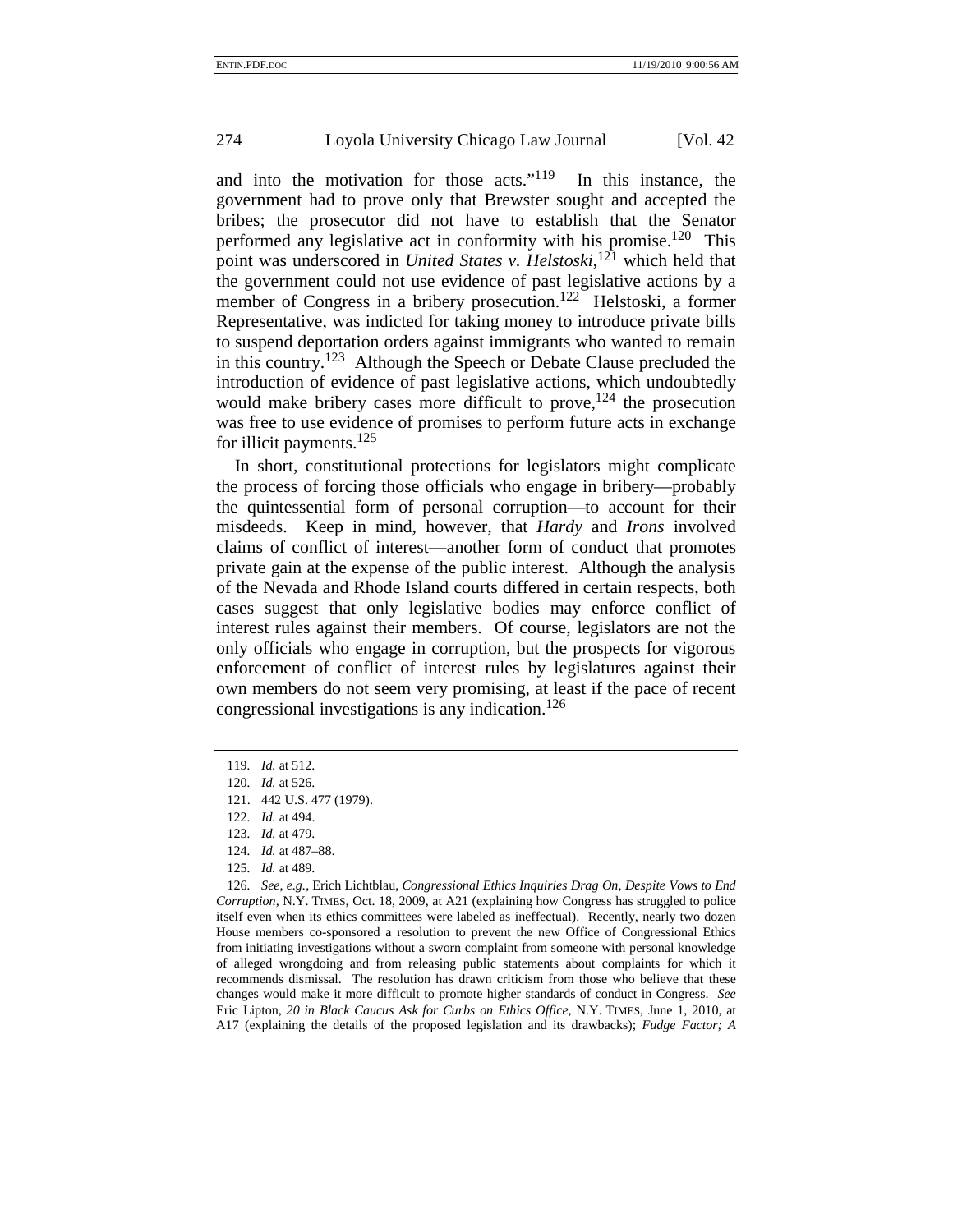#### III. CONCLUSION

Readers who have persevered to this point should not take these comments as a sign of despair. The task of preventing and punishing corruption presents daunting challenges, but we should put those challenges into perspective. I want to conclude with a seemingly paradoxical observation: corruption, at least to some extent, might actually serve some socially useful functions.

Earlier I quoted Madison's recognition of the fallibility of humanity.<sup>127</sup> More than a decade before Madison wrote, a member of the Continental Congress warned: "It is prudent not to put Virtue to too serious a Test. I would use American Virtue, as sparingly as possible lest We wear it out."128 Both of these views take certain forms of behavior as all too common and therefore undesirable. Of course, crime and corruption fit into that category. But can they be eliminated? Should they be eradicated?

Most lawyers, indeed most people, believe that the answer to those questions is indubitably yes. Emile Durkheim, the great French sociologist, suggested a more nuanced response. Durkheim argued that crime occurs in all societies and that it is simultaneously "an inevitable though regrettable phenomenon" and "an integrative element in any healthy society."<sup>129</sup> Crime elicits widespread indignation and reinforces social norms about appropriate behavior. "From all the similar impressions exchanged and all the different expressions of wrath there rises up a single fount of anger, more or less clear-cut according to the particular case, anger which is that of everybody without being that of anybody in particular. It is public anger."130

If Durkheim is correct, we should regard a certain degree of corruption as inevitable. This does not mean, it bears emphasis, that we should treat corruption as appropriate. Instead, we should recognize that corruption harms the body politic and that it offends our sense of

*Proposal by Rep. Marcia Fudge Would Gut the New Congressional Ethics Office*, WASH. POST, June 4, 2010, at A18 (detailing the contents of the Fudge resolution).

<sup>127</sup>*. See supra* text accompanying note 12 ("If men were angels, no government would be necessary.").

<sup>128</sup>*.* John Adams, Notes of Debates in the Continental Congress (Oct. 5, 1775), *in* 2 DIARY AND AUTOBIOGRAPHY OF JOHN ADAMS 192, 193 (L.H. Butterfield et al. eds., 1961). The speaker, John Joachim Zubly, was referring to the need for international trade, but the quotation has been used for broader purposes. *See* GORDON S. WOOD, THE CREATION OF THE AMERICAN REPUBLIC, 1776–1787, at 95 (1969) (stating the doubts Americans had of the suitability of republicanism for their society circa 1775).

<sup>129.</sup> EMILE DURKHEIM, THE RULES OF SOCIOLOGICAL METHOD 98 (Steven Lukes ed. & W.D. Halls trans., 1982).

<sup>130.</sup> EMILE DURKHEIM, THE DIVISION OF LABOR IN SOCIETY 58 (W.D. Halls trans., 1984).